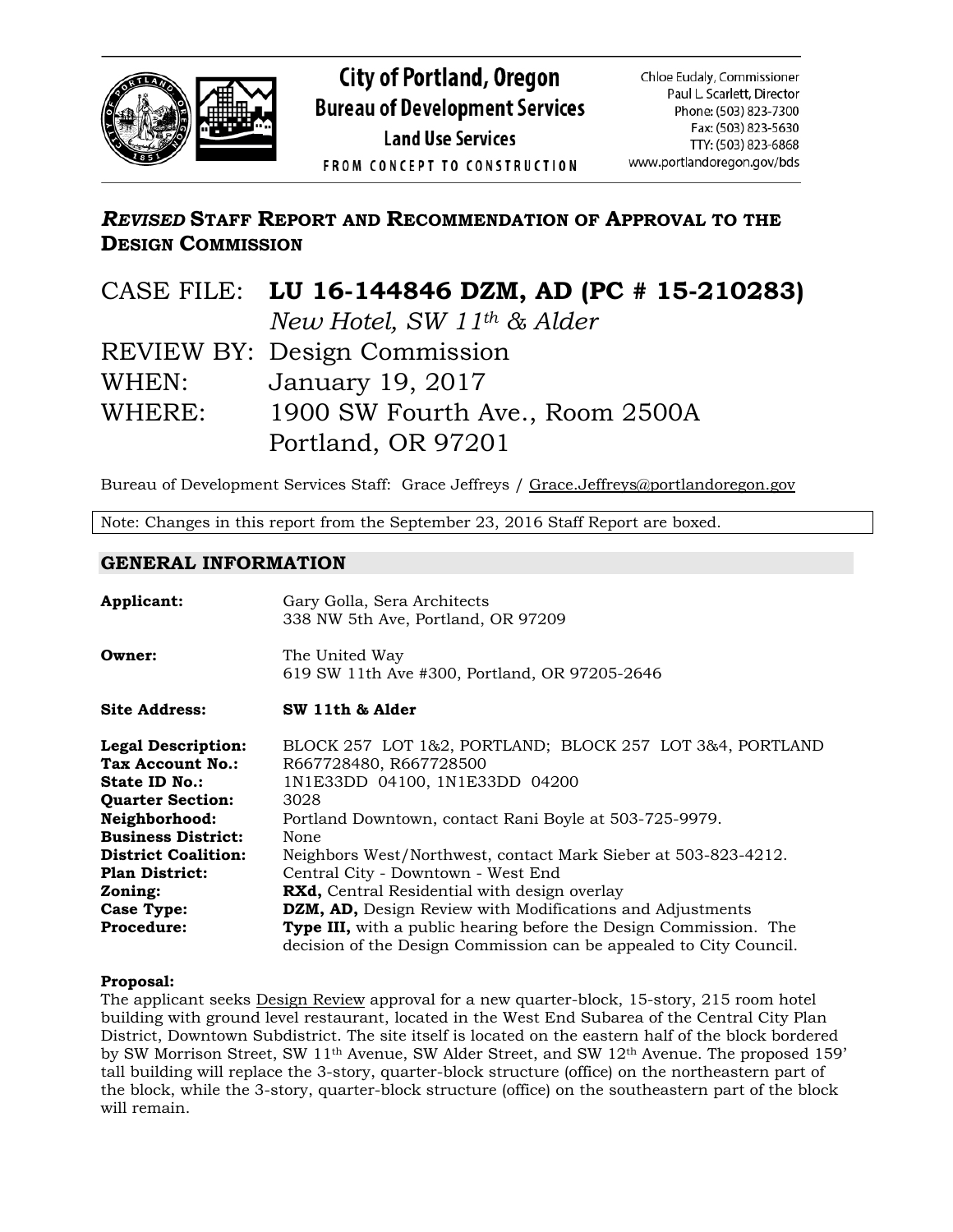Key components of the development program are (approximate quantities):

Site – half-block site, 20,000 SF

- Floor Area
	- o Total Proposed FAR of 153,985 SF above grade, 7.7:1 FAR, as follows:
		- New Hotel at northern ¼ block, 126,540 SF above grade, 6.33:1 FAR;
		- Existing office at southern ¼ block, 27,445 SF above grade, 1.37:1 FAR.
	- o Total achieved FAR, as follows:
		- Base FAR allowed: 6:1 FAR, or 120,000 SF;
		- Eco-roof Bonus: 0.9:1 FAR, or 9,008 SF, earned through 4,504 SF of eco-roof at 46% of the total roof area, which earns two SF of bonus floor area for every one SF of ecoroof;
		- Transfer of Residential Floor Area from a site with residential development: Minimum required will be 1.25 FAR, or 24,977 SF.
- Height 150' to the top of the main parapet with 159' to the top of mechanical screen (150' allowed - Modification requested).
- Program Ground level will contain reception/lobby, lounge, restaurant, spaces suitable for small businesses, and support spaces; second level will contain meeting rooms and more support spaces; and 215 hotel rooms will be above;
- Parking None;
- Loading One 35' x 10' x 12' loading space, accessed off SW Alder (Adjustment and Modification being requested);
- Bike Parking 14 long-term bike parking spaces (14 required) in a locked, secure room on the third floor. 0 short-term spaces (14 required), code requirement will be met via paying into bike parking fund.

**Materials**. Exterior materials are:

- **Primary Cladding Buff-colored cast cementitious panels for outer frames, terracotta-colored** cast cementitious panels with some serrated texture within frames, and buff-colored stucco for part of side walls.
- Base Bronze-colored aluminum storefronts with glass and metal canopies.
- Upper Windows Bronze-colored aluminum windows (with fiberglass as an alternate).

**Additional Reviews**. The following are requested:

- Modification #1, Loading Size (PZC 33.266.310.D) To reduce the size of the loading space from 35' long x 10' wide x 13' tall to 35' long x 10' wide x 12' high.
- Modification #2, Exceptions to Maximum Height (PZC 33.120.215.C.2) To increase the area of the rooftop mechanical enclosure allowance from 10% to 35%, and to reduce the setback from the roof edge on a street facing façade from15' to 11'.
- Adjustment request (PZC 33.266.310.C) Reduce the number of loading spaces from 2 to 1.

Design review is necessary because the project proposes new development within a design overlay zone, per section 33.420.041 of the Portland Zoning Code.

### **Relevant Approval Criteria:**

In order to be approved, this proposal must comply with the approval criteria of Title 33. The relevant approval criteria are:

- Design Review, 33.825
- **Central City Fundamental Design Guidelines**
- Modifications, 33.825.040
- Adjustments, 33.805.040

# **ANALYSIS**

**Site and Vicinity:** The subject site is the eastern half of the block bounded by SW Alder Street,  $11<sup>th</sup>$  Avenue, Morrison Street, and  $12<sup>th</sup>$  Avenue. The 20,000 SF site is occupied by two modern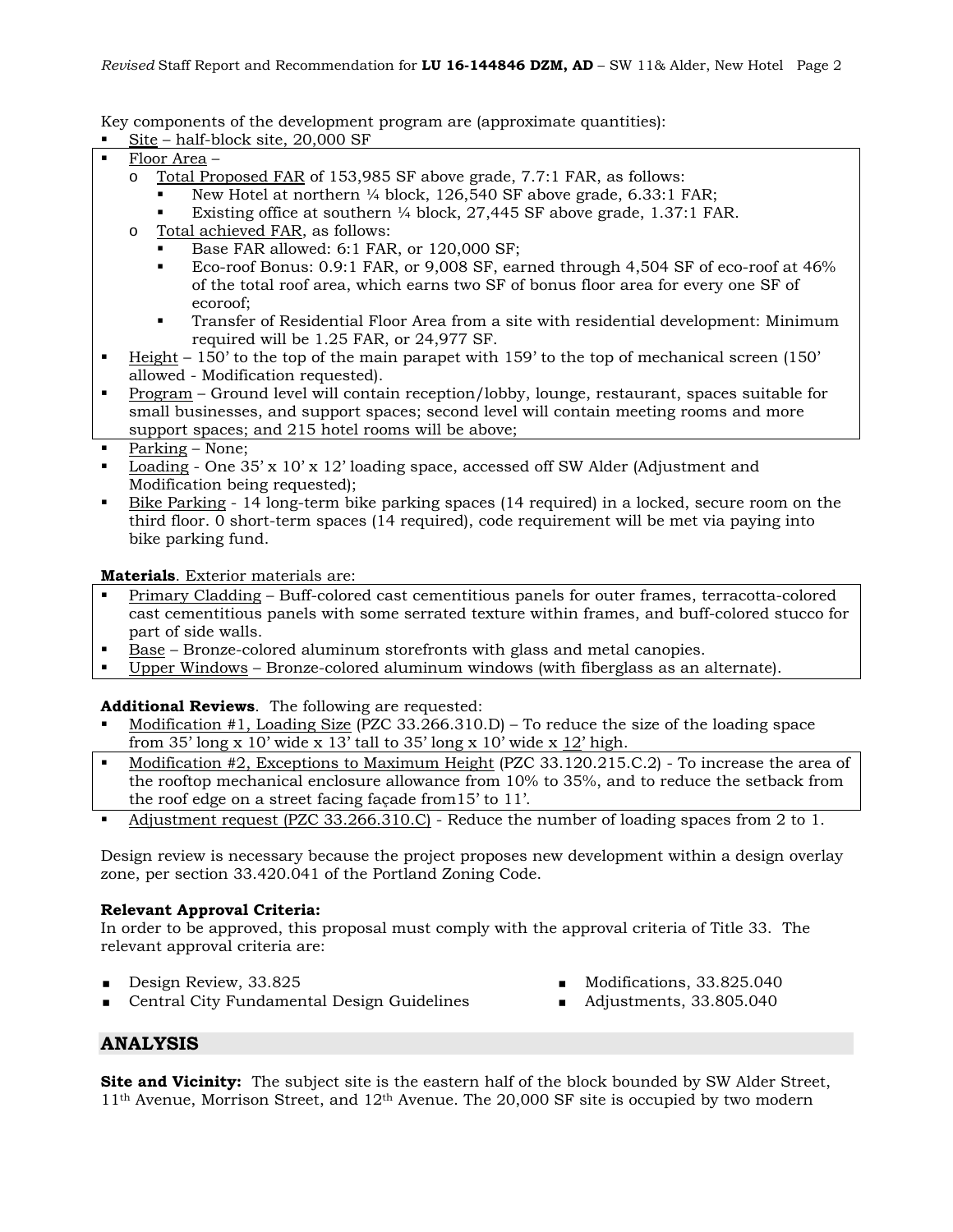three-story concrete office buildings. The northern 3-story  $\frac{1}{4}$ -block building is proposed to be demolished to construct this 15-story hotel. The southern 3-story  $\frac{1}{4}$ -block building on the site will remain.

The surrounding area has undergone changes in the past decades. New buildings have been constructed, and existing buildings have been renovated for new retail, restaurant, and office tenants. The Portland Streetcar now runs south along SW 11<sup>th</sup> Avenue and the MAX Light Rail runs west along SW Morrison Street.

**Zoning:** The Central Residential (RX) zone is a high-density multi-dwelling zone which allows the highest density of dwelling units of the residential zones. Density is not regulated by a maximum number of units per acre. Rather, the maximum size of buildings and intensity of use are regulated by floor area ratio (FAR) limits and other site development standards. Generally, the density will be 100 or more units per acre. Allowed housing developments are characterized by a very high percentage of building coverage. The major types of housing development will be medium and high rise apartments and condominiums, often with allowed retail, institutional, or other service oriented uses. Generally, RX zones will be located near the center of the city where transit is readily available and where commercial and employment opportunities are nearby. RX zones will usually be applied in combination with the Central City plan district.

The "d" overlay promotes the conservation and enhancement of areas of the City with special historic, architectural or cultural value. New development and exterior modifications to existing development are subject to design review. This is achieved through the creation of design districts and applying the Design Overlay Zone as part of community planning projects, development of design guidelines for each district, and by requiring design review. In addition, design review ensures that certain types of infill development will be compatible with the neighborhood and enhance the area.

The Central City Plan District implements the Central City Plan and other plans applicable to the Central City area. These other plans include the Downtown Plan, the River District Plan, the University District Plan, and the Central City Transportation Management Plan. The Central City plan district implements portions of these plans by adding code provisions which address special circumstances existing in the Central City area. The site is within the Goose Hollow Subdistrict of this plan district.

**Land Use History:** City records indicate that prior land use reviews include the following:

- LU 13-159355 DZ A 2013 Design Review approval for new signs and furnishings at the United Way building.
- $\blacksquare$  LU 15-259364 CU A 2015 Conditional Use Review approval for up to 179,140 of net building area in non-residential use (Retail Sales and Service and Office).
- LU 16-128846 DZM A 2016 Design Review approval with conditions for exterior alterations to the ¼-block United Way office building on the southern half of the site. Proposal included a new perforated trash enclosure painted to match existing window frames, alterations to rooftop enclosure and a RACC approved mural on the south wall. Approval of Modifications to Required Building Lines, Ground Floor Windows, and Ground Floor Active Uses.

**Agency Review:** A "Request for Response" was mailed **May 24, 2016**. The following Bureaus have responded with no issues or concerns:

- Site Development Review Section of Bureau of Development Services (Exhibit E.1)
- Fire Bureau (Exhibit E.2)
- Water Bureau (Exhibit E.3)
- Life Safety Review Section of Bureau of Development Services (Exhibit E.4)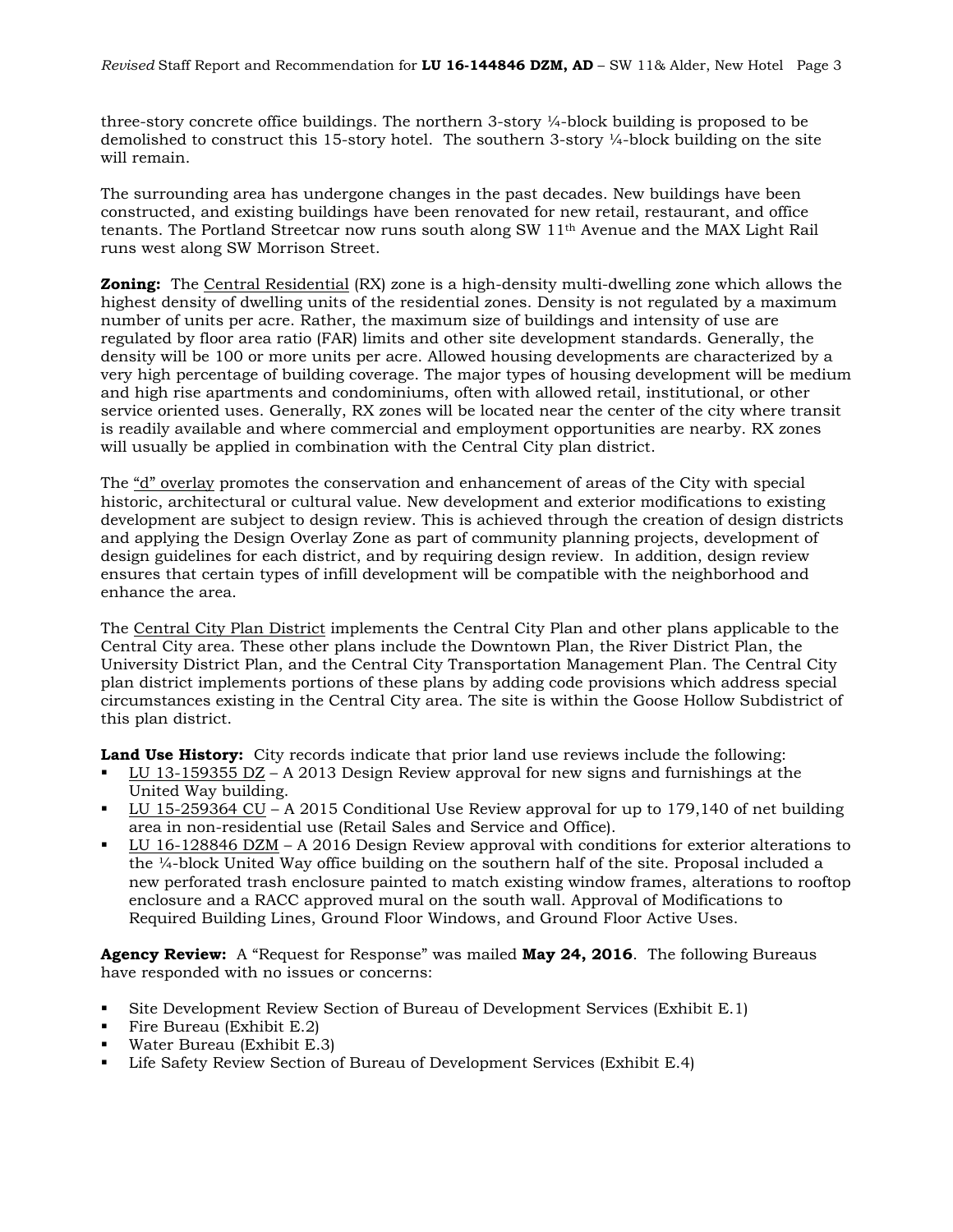The **Bureau of Parks-Forestry Division** responded with the following comment: Please see Exhibit E-5 for additional details.

*Urban Forestry has no objections to the proposal subject to the following conditions of approval (for permitting):* 

- *1. Street Tree Planting prior to final plat approval*
- *2. Street trees must be included in all proposed public works and building permit applications.*

The **Bureau of Transportation Engineering and Development** Review responded with comments, excerpts are provided below: Please see Exhibit E-6 for additional details.

*Portland Transportation/Development Review (PBOT) has reviewed the application for its potential impacts regarding the public right-of-way, traffic impacts and conformance with adopted policies, street designations, Title 33, Title 17, and for potential impacts upon transportation services.*

*There are no applicable transportation-related approval criteria associated with the proposed Design Review. However, the applicant has requested an Adjustment and a Modification for exceptions to the Zoning Code's loading space requirements. The applicant is seeking the Adjustment to reduce the number of required on-site loading spaces from two "Standard A" (35-ft wide x10-ft long x 13-ft vertical clearance) spaces to one (PZC Section 33.266.310.C). The Modification is being sought to reduce the associated clearance height from 13-ft to 12-ft (PZC Section 33.266.310.D). These requests are transportation-related and PBOT provide will provide the following analysis thereto.*

PBOT's analysis has been integrated into the findings below.

The **Bureau of Environmental Services** responded three times with comments, with the final certification memo, excerpts below: Please see Exhibits E-7a, E-7b, and E-7c for additional details.

*This certification memo is a revision to the BES certification dated September 20, 2016. The applicant has reduced the size of the ecoroof but continues to achieve an FAR bonus according to the Central City Plan District (33.510.210 C. 10. a).* 

*The FAR bonus is reduced from a 3:1 bonus to a 2:1 bonus:* 

*Per Title 33, BES is required to certify that a proposed ecoroof meets the BES criteria for an ecoroof in order to receive a Floor Area Ratio (FAR) bonus. BES finds the following with regard to the proposed ecoroof for the proposed SW 11th & Alder structure:* 

*1. Based on information provided by the applicant, the United Way Hotel will include an ecoroof. The ecoroof will be at least 4,504 square feet. With an impervious area building footprint of 9,762 square feet, the structure will have an ecoroof over 46% of the structure. Since the ecoroof is over 30% but less than 60% of the footprint, it qualifies the applicant to receive a 2:1 square foot bonus.* 

**Neighborhood Review:** A Notice of Proposal in Your Neighborhood was mailed on July 26, 2016. One response has been received from either the Neighborhood Association or notified property owners in response to the proposal.

- Jim Mark, September 13, 2016, wrote in support of the proposal. See Exhibit F-1 for details.
- Marc Batco, October 20, 2016, wrote in opposition of the proposal, with concerns about impact the construction might have on the streetcar. See Exhibit F-2 for details.

*Staff response: Refer to findings below, and to service bureau responses.*

Tim Wolf, November 10, 2016, wrote with concerns about restaurant vents on third floor roof.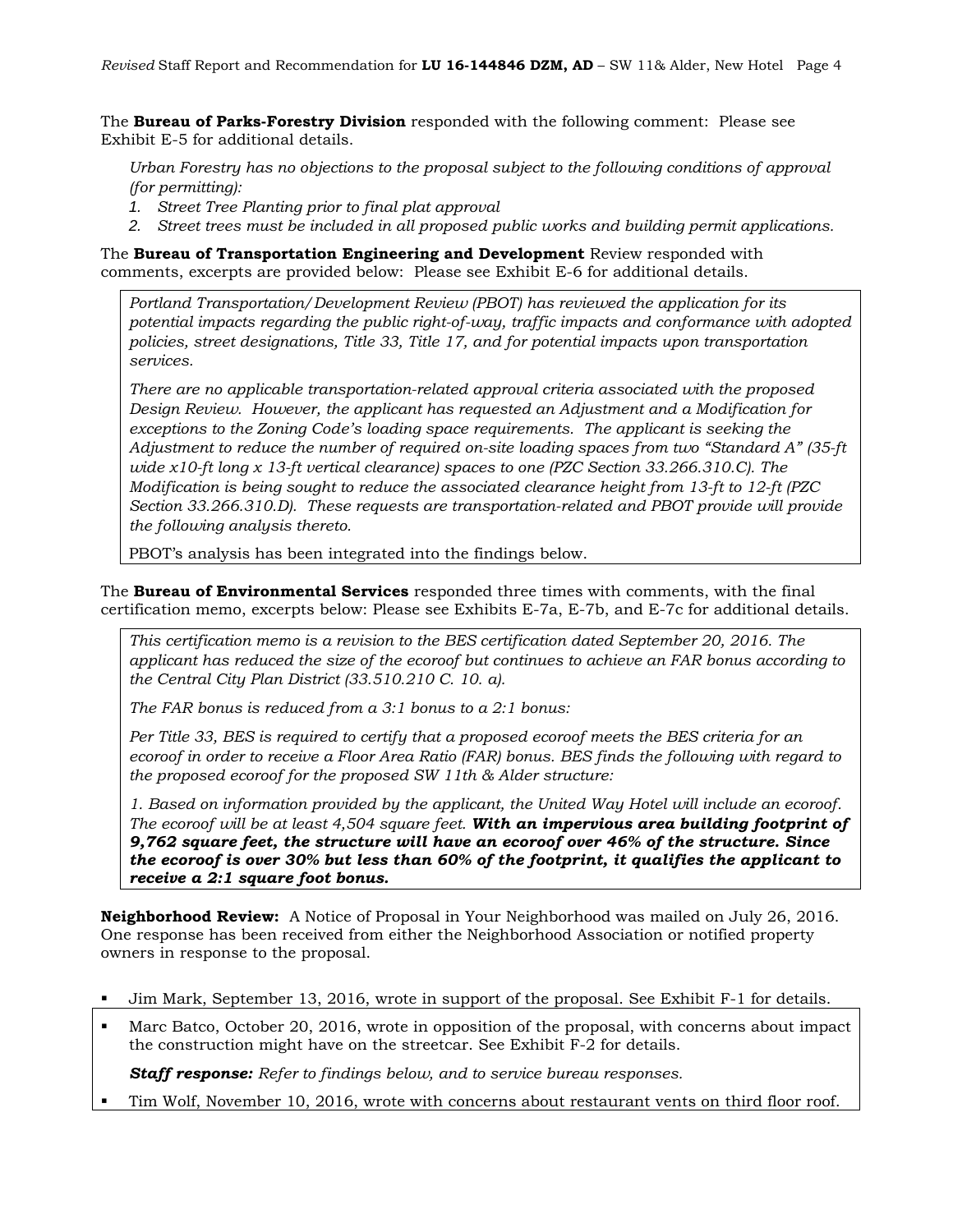See Exhibit F-2 for details.

*Staff response: Applicant has been working with adjacent owner regarding this issue.*

#### **Procedural History:**

The applicant requested the project to be deemed complete on May 17, 2016, and requested a hearing date of July 21, 2016 although a July 7, 2016 hearing date was offered (Exhibit G.10). On June 13, 2016, the applicant requested the hearing date to be rescheduled to August 18, 2016 (Exhibit G.10). Following the submission of a substantially revised scheme, the hearing date was again rescheduled to September 29, 2016 to allow for public re-noticing (Exhibit G.11). A hearing was held on September 29, 2016 and continued to November 17, 2016.

## **ZONING CODE APPROVAL CRITERIA**

## **(1) Design Review**

### **Chapter 33.825 Design Review**

### **Section 33.825.010 Purpose of Design Review**

Design review ensures that development conserves and enhances the recognized special design values of a site or area. Design review is used to ensure the conservation, enhancement, and continued vitality of the identified scenic, architectural, and cultural values of each design district or area. Design review ensures that certain types of infill development will be compatible with the neighborhood and enhance the area. Design review is also used in certain cases to review public and private projects to ensure that they are of a high design quality.

#### **Section 33.825.055 Design Review Approval Criteria**

A design review application will be approved if the review body finds the applicant to have shown that the proposal complies with the design guidelines for the area.

**Findings:** The site is designated with design overlay zoning (d), therefore the proposal requires Design Review approval. Because of the site's location, the applicable design guidelines are the Central City Fundamental Design Guidelines.

#### **Central City Fundamental Design Guidelines**

These guidelines provide the constitutional framework for all design review areas in the Central City.

The Central City Fundamental Design Guidelines focus on four general categories. **(A) Portland Personality,** addresses design issues and elements that reinforce and enhance Portland's character. **(B) Pedestrian Emphasis,** addresses design issues and elements that contribute to a successful pedestrian environment. **(C) Project Design,** addresses specific building characteristics and their relationships to the public environment. **(D) Special Areas,** provides design guidelines for the four special areas of the Central City.

#### **Central City Plan Design Goals**

This set of goals are those developed to guide development throughout the Central City. They apply within all of the Central City policy areas. The nine goals for design review within the Central City are as follows:

- **1.** Encourage urban design excellence in the Central City;
- **2.** Integrate urban design and preservation of our heritage into the development process;
- **3.** Enhance the character of the Central City's districts;
- **4.** Promote the development of diversity and areas of special character within the Central City;
- **5.** Establish an urban design relationship between the Central City's districts and the Central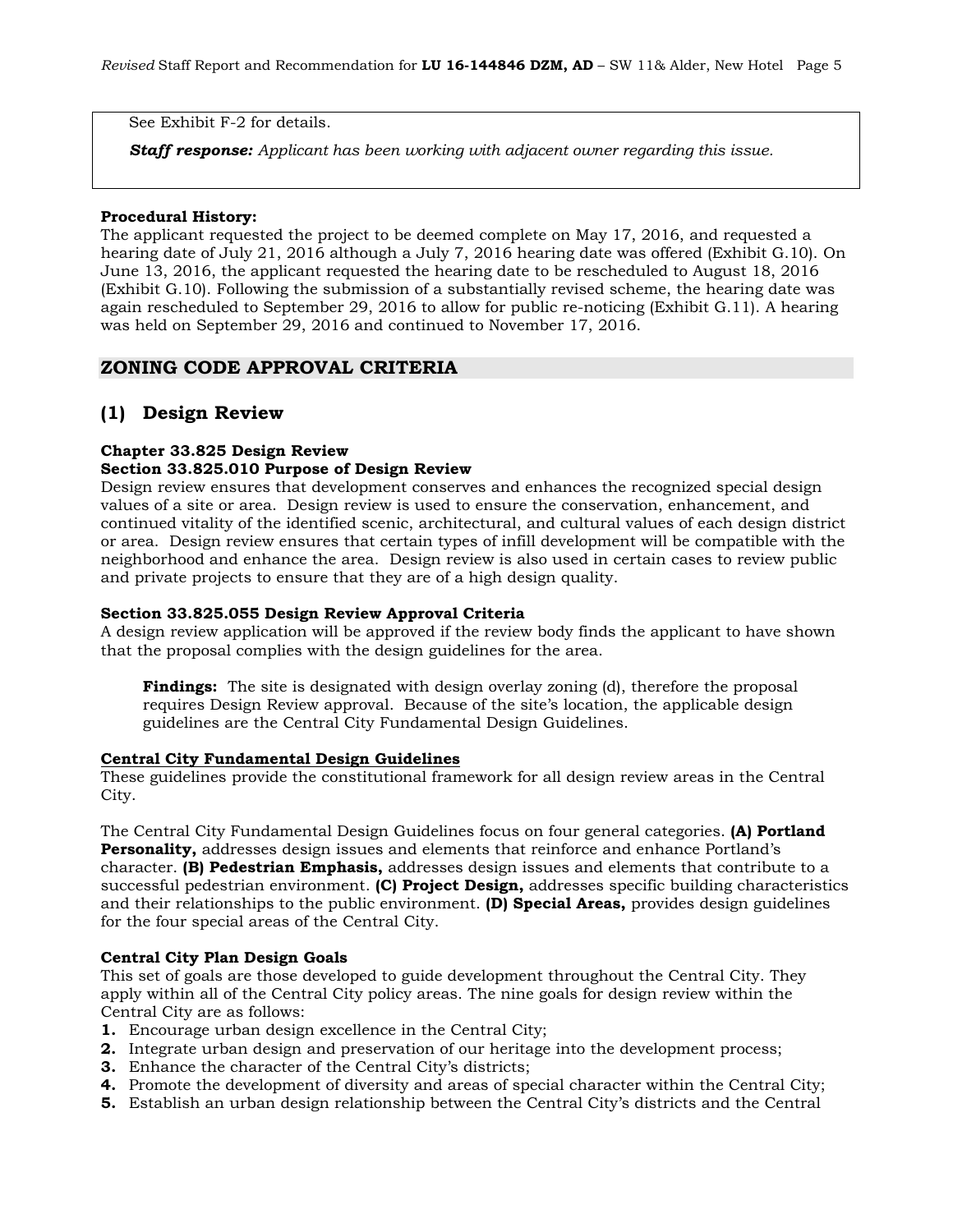City as a whole;

- **6.** Provide for a pleasant, rich and diverse pedestrian experience for pedestrians;
- **7.** Provide for the humanization of the Central City through promotion of the arts;
- **8.** Assist in creating a 24-hour Central City which is safe, humane and prosperous**;**
- **9.** Ensure that new development is at a human scale and that it relates to the scale and desired character of its setting and the Central City as a whole**.**

*Staff has considered all guidelines and has addressed only those guidelines considered applicable to this project.*

**A1. Integrate the River.** Orient architectural and landscape elements including, but not limited to, lobbies, entries, balconies, terraces, and outdoor areas to the Willamette River and greenway. Develop accessways for pedestrians that provide connections to the Willamette River and greenway.

**Findings:** The proposed site is eleven blocks west of Governor Tom McCall Waterfront Park; therefore, it is not adjacent to the greenway of the Willamette River. The park can be accessed by heading east along SW Alder, and the project proposes the following elements to increase the connection to the Willamette River.

- The two-story, highly-glazed base with a canopy has the potential to support active streetscapes, which will enhance pedestrian connections towards the river;
- Guestrooms on the east side will have views towards the river, and significant glazing is provided to support the visual connection;
- The main hallway from the elevators has windows at the end of each corridor to visually orient hotel guests east towards the river or west towards the west hills and Forest Park;
- A vegetated storm water flow-through planter is located at the third floor roof to enhance river ecology by improving water quality before it flows into the Willamette.

*This guideline is therefore met.*

**A2. Emphasize Portland Themes.** When provided, integrate Portland-related themes with the development's overall design concept.

**Findings:** Portland is a city with a depth of layers that are reflected in the different neighborhoods. In particular, the West End's vitality is driven by the restaurants, breweries, art galleries, neighborhood coffee shops and unique retail opportunities housed in a mix of modern and historic architecture. This creates a rich district filled with opportunities for exploration. This project integrates several themes related to the area and the city by incorporating the following features:

- Active frontages to reinforce the urban fabric and pedestrian scale;
- Restaurant/bar facing Eleventh Avenue to build on the Portland food cultural theme;
- Canopies to enhance the streetscape and support Portland's pedestrian culture; and
- Sustainable features including an ecoroof and stormwater planters.

*This guideline is therefore met.*

**A3. Respect the Portland Block Structures.** Maintain and extend the traditional 200-foot block pattern to preserve the Central City's ratio of open space to built space. Where superblock exist, locate public and/or private rights-of-way in a manner that reflects the 200-foot block pattern, and include landscaping and seating to enhance the pedestrian environment.

**Findings:** The proposed building occupies a quarter of a full 200 foot square Portland block. The building will support the Portland Block structure on its street frontages by massing the building near the property line and providing active uses at the majority of both street fronts on Alder and 11th.

*This guideline is therefore met.*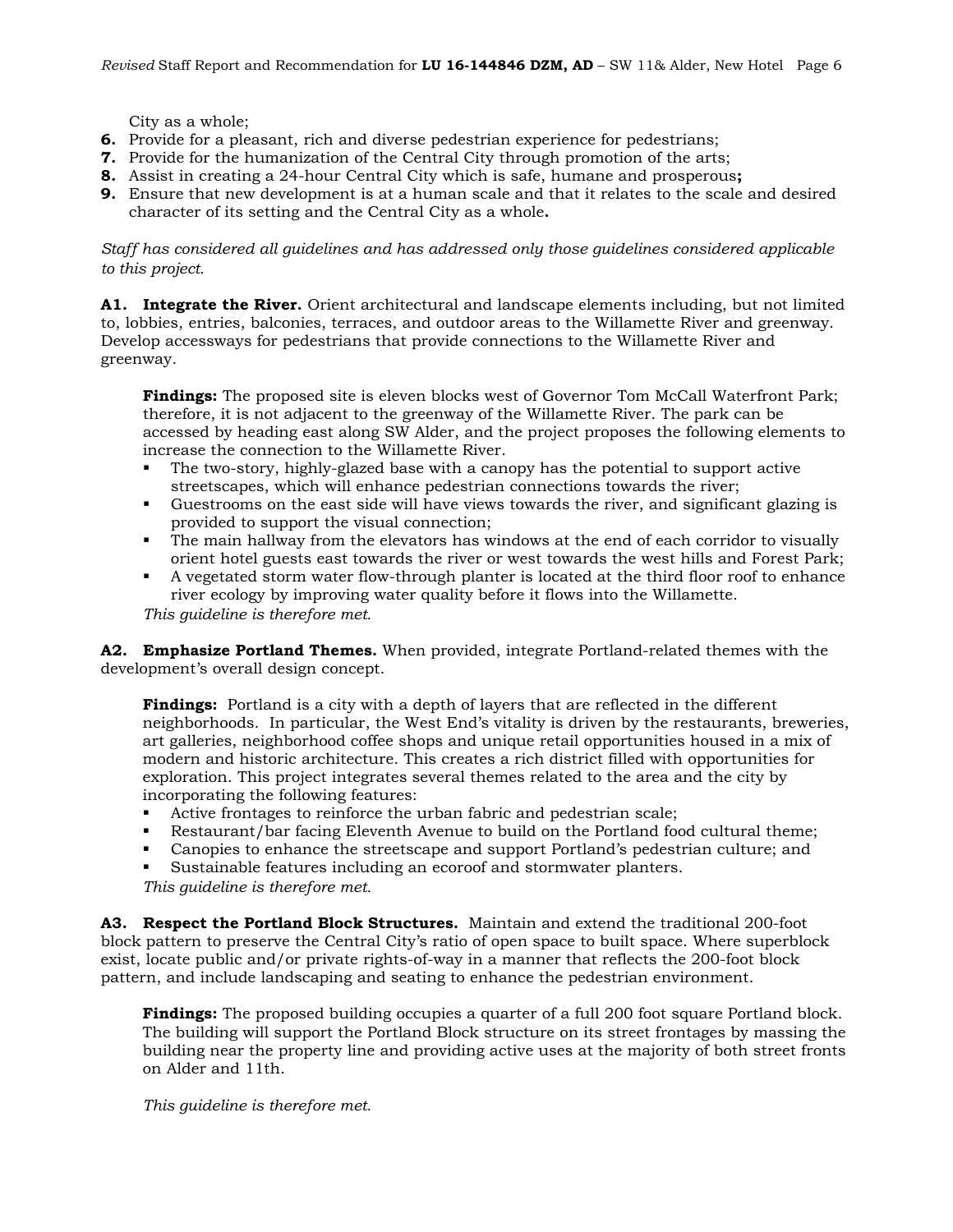**A4. Use Unifying Elements.** Integrate unifying elements and/or develop new features that help unify and connect individual buildings and different areas.

**Findings:** The proposed building will continue the pattern of contemporary buildings and additions that contribute to the diversity of the district. The proposed new hotel will incorporate common materials, including storefront windows and precast concrete panels with varied textures, utilized to unify the building with existing surrounding buildings. The transparent two-story base articulation is a common element in the West End district and incorporated into the proposed design along both street fronts. *This guideline is therefore met.*

**A5. Enhance, Embellish, and Identify Areas.** Enhance an area by reflecting the local character within the right-of-way. Embellish an area by integrating elements in new development that build on the area's character. Identify an area's special features or qualities by integrating them into new development.

**Findings:** The West End district is known for its vibrant mix of residential, retail, restaurants, and bars, keeping the district active from morning until evening. The proposed design includes a ground floor restaurant/bar and lounge space to add to this local character, as well as scope for small business opportunities. The layout of this area will provide direct views to the activities along Eleventh Avenue including streetcar movement, food cart activities, and the historical architecture of the former Elks Temple (now the Sentinel).

*This guideline is therefore met.*

**A6. Reuse/Rehabilitate/Restore Buildings.** Where practical, reuse, rehabilitate, and restore buildings and/or building elements.

**C3. Respect Architectural Integrity.** Respect the original character of an existing building when modifying its exterior. Develop vertical and horizontal additions, that are compatible with the existing building, to enhance the overall proposal's architectural integrity.

**Findings for A6 and C3:** The existing United Way building on the southeast end of the block will remain, and has recently received Design Review approval with conditions for exterior alterations (LU 16-128846 DZM). The proposal included a new perforated trash enclosure painted to match existing window frames, alterations to rooftop enclosure and a RACC approved mural on the south wall. Approval includes Modifications to Required Building Lines, Ground Floor Windows, and Ground Floor Active Uses.

The existing building on the northeast quarter of the block will be demolished. Per the applicant, this building is not of historic significance, and its original façade was removed in the 1970's. They also advised that the building's existing structure is not robust enough to accommodate the new development; however, they will try to salvage timbers in the existing building basement for decorative use, depending on condition of the material. *These guidelines are therefore met.*

**A7. Establish and Maintain a Sense of Urban Enclosure.** Define public rights-of-way by creating and maintaining a sense of urban enclosure.

**Findings:** The proposed building will provide a strong built edge along both SW Eleventh Avenue and SW Alder. The two-story glazed base is slightly set back from the 13-story tower above, providing a sense of urban enclosure for the street frontages. This highly glazed base responds to the local pedestrian scale, as well as the neighboring United Way building, which is roughly similar in height and scale. The building's overall height and articulation also responds to the urban enclosure defined by the Sentinel Hotel on Eleventh Ave, helping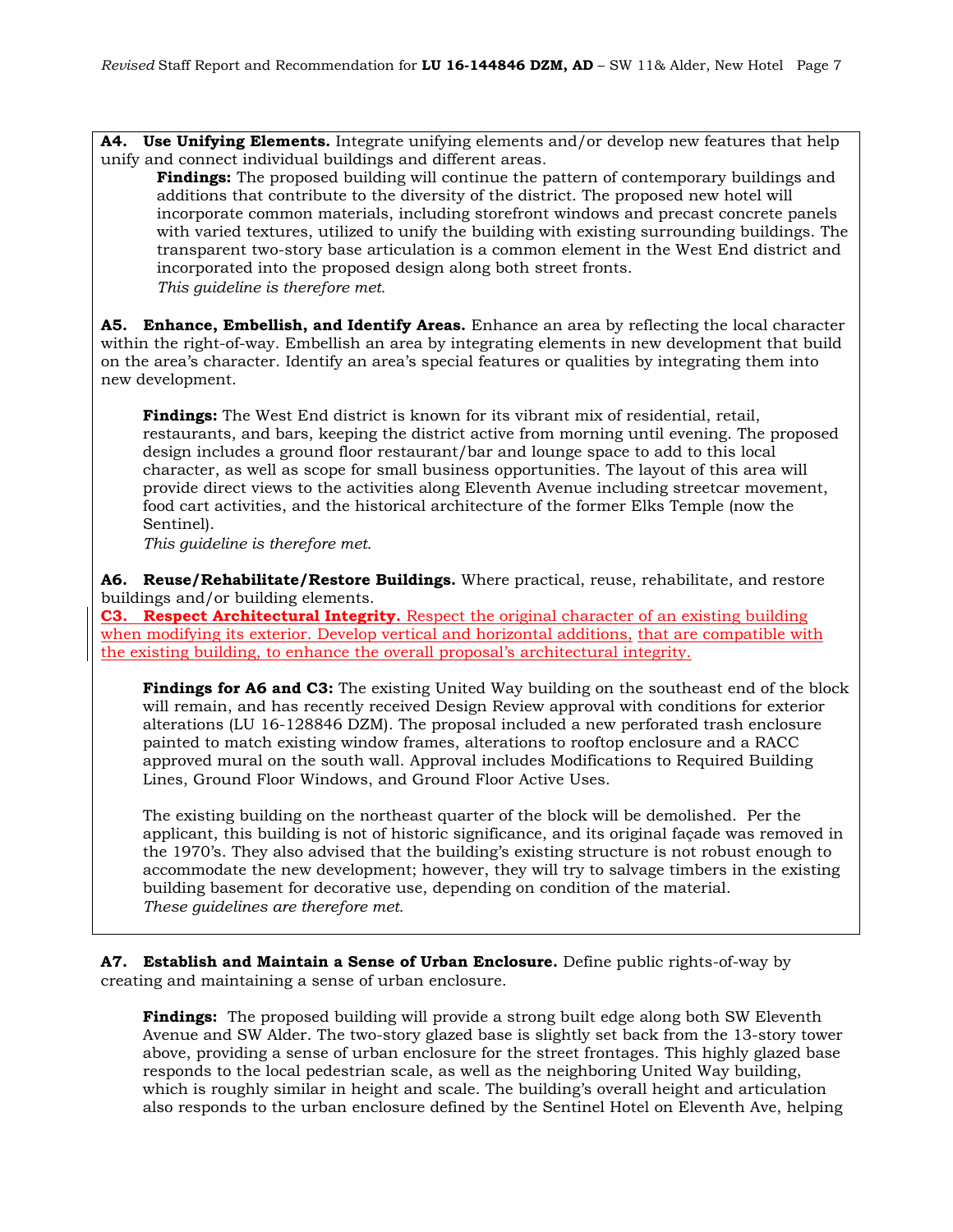to support the lively urban space of bars and restaurants that reflects the diversity of the food culture, pedestrian experience and style of the West End. *This guideline is therefore met.*

**A8. Contribute to a Vibrant Streetscape.** Integrate building setbacks with adjacent sidewalks to increase the space for potential public use. Develop visual and physical connections into buildings' active interior spaces from adjacent sidewalks. Use architectural elements such as atriums, grand entries and large ground-level windows to reveal important interior spaces and activities.

**Findings:** The transparency of the bottom two levels and proposed interior uses will encourage sidewalk and storefront activity along both frontages. The canopies at the edge of the building are designed to protect pedestrians and create a transition space between the public realm and the private interior of the building. The glazed canopy at the corner entry defines the entry, and the flanking metal canopies along both frontages provide cover for outdoor seating and pedestrian activity.

*This guideline is therefore met.*

**B1. Reinforce and Enhance the Pedestrian System.** Maintain a convenient access route for pedestrian travel where a public right-of-way exists or has existed. Develop and define the different zones of a sidewalk: building frontage zone, street furniture zone, movement zone, and the curb. Develop pedestrian access routes to supplement the public right-of-way system through superblocks or other large blocks.

**Findings:** The proposed building will enhance the pedestrian system with program uses, active frontages, and a building frontage zone. The building entry is located facing Eleventh Avenue at the north end of the block near the corner of Alder, while the hotel lobby and reception run along SW Alder and lobby lounge and bar run along SW Eleventh. Restaurant and bar customers and reception check in/checkout activity will keep these spaces active throughout the day. The building facade will incorporate large areas of glazing, setback from the property. Deep canopies will also be incorporated to provide protection from the elements and areas for outdoor seating associated with the food and beverage operation on  $11<sup>th</sup>$ , as well as pedestrian activity along Alder.

*This guideline is therefore met.*

**B2. Protect the Pedestrian.** Protect the pedestrian environment from vehicular movement. Develop integrated identification, sign, and sidewalk-oriented night-lighting systems that offer safety, interest, and diversity to the pedestrian. Incorporate building equipment, mechanical exhaust routing systems, and/or service areas in a manner that does not detract from the pedestrian environment.

**B3. Bridge Pedestrian Obstacles.** Bridge across barriers and obstacles to pedestrian movement by connecting the pedestrian system with innovative, well-marked crossings and consistent sidewalk designs.

**B4. Provide Stopping and Viewing Places.** Provide safe, comfortable places where people can stop, view, socialize and rest. Ensure that these places do not conflict with other sidewalk uses. **B6. Develop Weather Protection.** Develop integrated weather protection systems at the sidewalk-level of buildings to mitigate the effects of rain, wind, glare, shadow, reflection, and sunlight on the pedestrian environment.

**Findings for B2, B3, B4, and B6:** The building will be set back from the property line to incorporate the seating at the building edge and avoid interference with the pedestrian movement on the sidewalk. Deep canopies will be incorporated along both SW Eleventh Avenue and SW Alder to provide protection from the elements and areas for outdoor seating associated with the food and beverage operation. Street lighting currently exists along both SW Eleventh Avenue and Alder. Architectural lighting will be added to demarcate entries and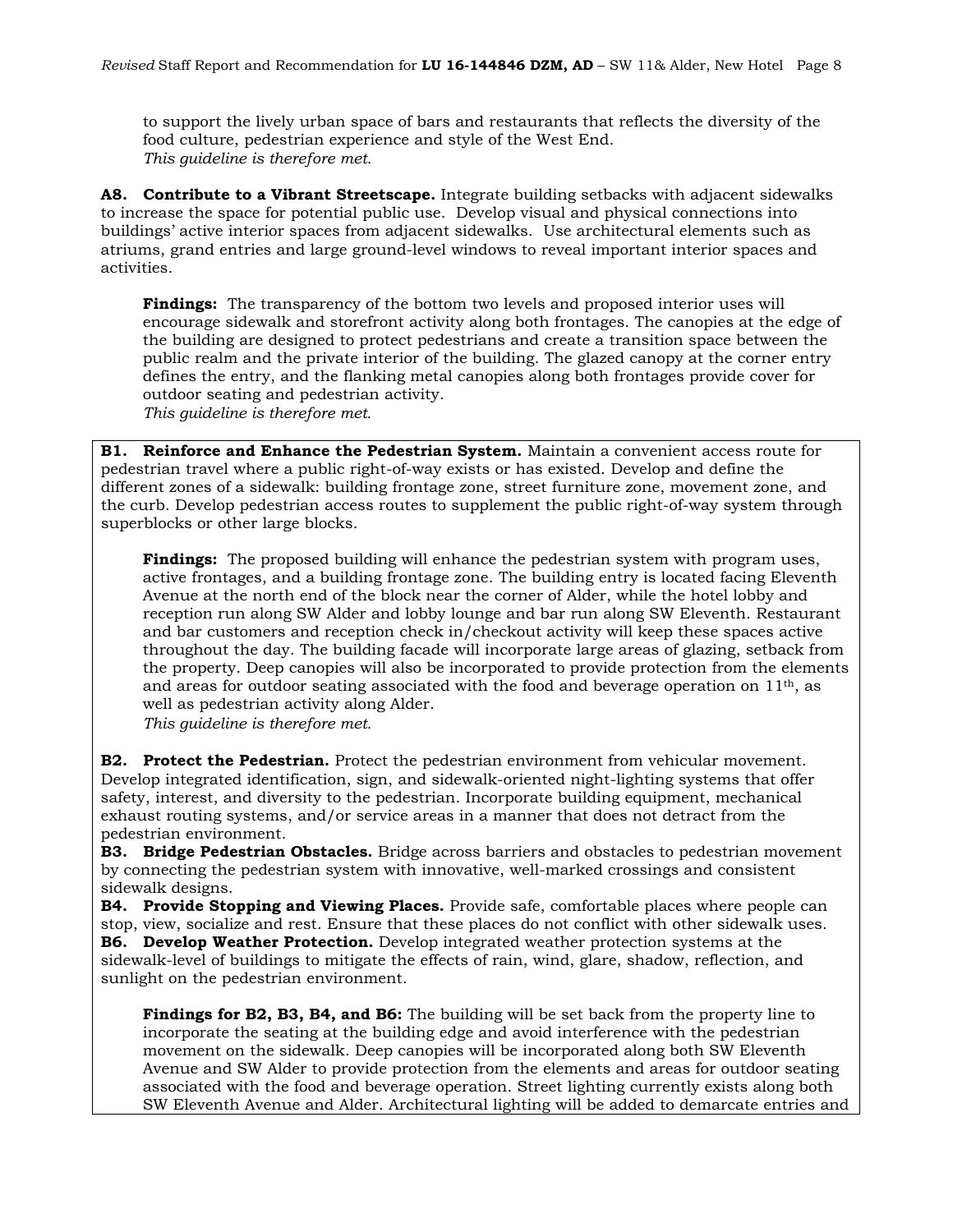incorporated at street level. Most of the building's mechanical equipment will be located on the roof behind mechanical screens. *These guidelines are therefore met.*

**B5. Make Plazas, Parks and Open Space Successful.** Orient building elements such as main entries, lobbies, windows, and balconies to face public parks, plazas, and open spaces. Where provided, integrate water features and/or public art to enhance the public open space. Develop locally oriented pocket parks that incorporate amenities for nearby patrons.

**Findings:** The main lobby of the building will be located at the corner of SW Eleventh Avenue and SW Alder and will be enclosed with two stories of glazing that will connect guests of the hotel to the dynamic streetscape of the neighborhood. Placing this high traffic area of the building on the corner will allow visitors of the hotel to connect with the mature trees and food cart culture of the city just across the intersection. The open interior design locates the most active program spaces such as the restaurant, bar and lounge along SW Eleventh Avenue with its large areas of storefront windows. These large expanses of glazing have the potential to maximize sunlight in the morning hours, enhance the pedestrian experience during the day, contribute to a vibrant nightlife in the evening, and overall visually connect these welcoming interior spaces with the public way. *This guideline is therefore met.*

**B7. Integrate Barrier-Free Design.** Integrate access systems for all people with the building's overall design concept.

**Findings:** Entries to the building will meet code requirements for accessibility. *This guideline is therefore met.*

**C1. Enhance View Opportunities.** Orient windows, entrances, balconies and other building elements to surrounding points of interest and activity. Size and place new buildings to protect existing views and view corridors. Develop building façades that create visual connections to adjacent public spaces.

**Findings:** With glazing on the bottom two levels on both SW Eleventh and SW Alder, all common areas will have enhanced views to the activities outside along the street. The remaining guest room floors (Leve 3-15) have been designed to increase daylight and enhance views. The overall orientation intent is:

- Orient the building to maximize the number of guestrooms with views to the river and provide significant glazing in each guestroom for visual connection to the Willamette.
- Remaining rooms will be focused on the active and dynamic experiences in the Pearl District to the north or focused west to Forest Park.
- The main hallway at each floor from the building elevators has windows located at the end of each corridor to visually orient all hotel guests to the river or west hills.

*This guideline is therefore met.* 

**C2. Promote Quality and Permanence in Development.** Use design principles and building materials that promote quality and permanence.

**Findings:** The building will use durable and attractive materials which include two colors of precast concrete panels, stucco plaster on the side walls, and upper windows of aluminum with fiberglass as an alternative. There is a  $3-1/2$ " setback from the outer face of the precast frame to the inner pre-cast paneling, and another 3" setback to the windows, creating a full 6-1/2" deep punch to the upper windows, which will give the building depth and articulation. The first two floors are simple glazed façades comprised of aluminum storefront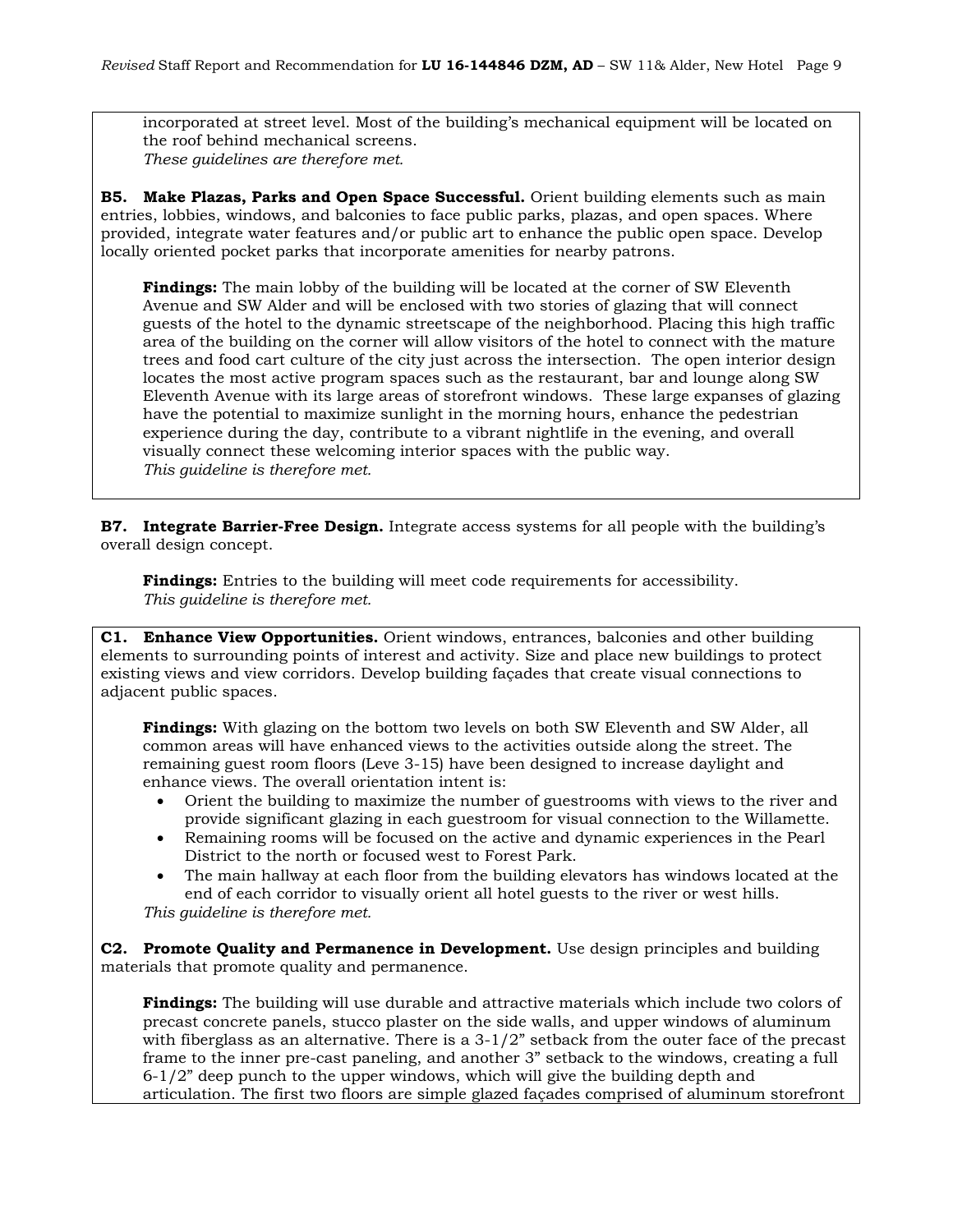windows. These quality and permanent materials will help unify the hotel façade with existing surrounding buildings. *This guideline is therefore met.* 

**C4. Complement the Context of Existing Buildings.** Complement the context of existing buildings by using and adding to the local design vocabulary.

**Findings:** The bold sculpted concrete façade of the United Way at the southeast corner of the site is a modern statement that establishes the vocabulary for the south end of the block. The design of the hotel builds on the sculptural movements of the United Way facade by providing a depth in façade on the lower levels created by a setback from the property lines that mimic the adjoining structure. The proposed building will provide a strong edge along both SW Eleventh Avenue and SW Alder with a series of glazed facades. The base of the hotel responds to the neighboring United Way building by creating a transparent base similar in height and scale.

The transparent two story base articulation, which is common in the district, wraps the corner on to SW Alder and defines the public areas of the hotel in contrast to the guestroom floors above. The glazed public areas setbacks from the walls of the upper guest room levels also help articulate the massing of the upper stories. The glazing mullion patterns are simple and contemporary. This combination of design expression is consistent with new development in the neighborhood, while its scale and patterns fit within the district. *This guideline is therefore met.* 

**C5. Design for Coherency.** Integrate the different building and design elements including, but not limited to, construction materials, roofs, entrances, as well as window, door, sign, and lighting systems, to achieve a coherent composition.

**Findings:** The massing of the building is designed to articulate the program. The two-story base hosts mainly public functions of the building along its street facing facades. It is set back from the upper levels, further articulating the simple massing of the upper stories. The block of guestrooms occupying levels three to fifteen has its own massing and material pallet differentiating it from the programmatic elements of levels one and two. A pre-cast concrete façade combined with guestroom windows is used to create a woven lattice framework to embrace the movement of patterns of similar buildings of the neighborhood. *This guideline is therefore met.* 

**C6. Develop Transitions between Buildings and Public Spaces.** Develop transitions between private development and public open space. Use site design features such as movement zones, landscape element, gathering places, and seating opportunities to develop transition areas where private development directly abuts a dedicated public open space.

**Findings:** The proposed hotel design places the entrance for the building along Eleventh Avenue near the intersection with SW Alder Street. The simple geometry of the pre-cast concrete is repeated at the base to enclose and protect glazed entry doors and visually define these entrances. The entrance is set back slightly from the property line, providing a buffer space from the flow of pedestrians on the sidewalk for those entering and exiting the building. A glazed, transparent canopy above the entrance further works to define building entries and create a transition between the building and the public right-of-way. Metal canopies flanking both frontages provide additional transition zones as well as pedestrian protection of the sidewalks.

*This guideline is therefore met.* 

**C7. Design Corners that Build Active Intersections.** Use design elements including, but not limited to, varying building heights, changes in façade plane, large windows, awnings, canopies,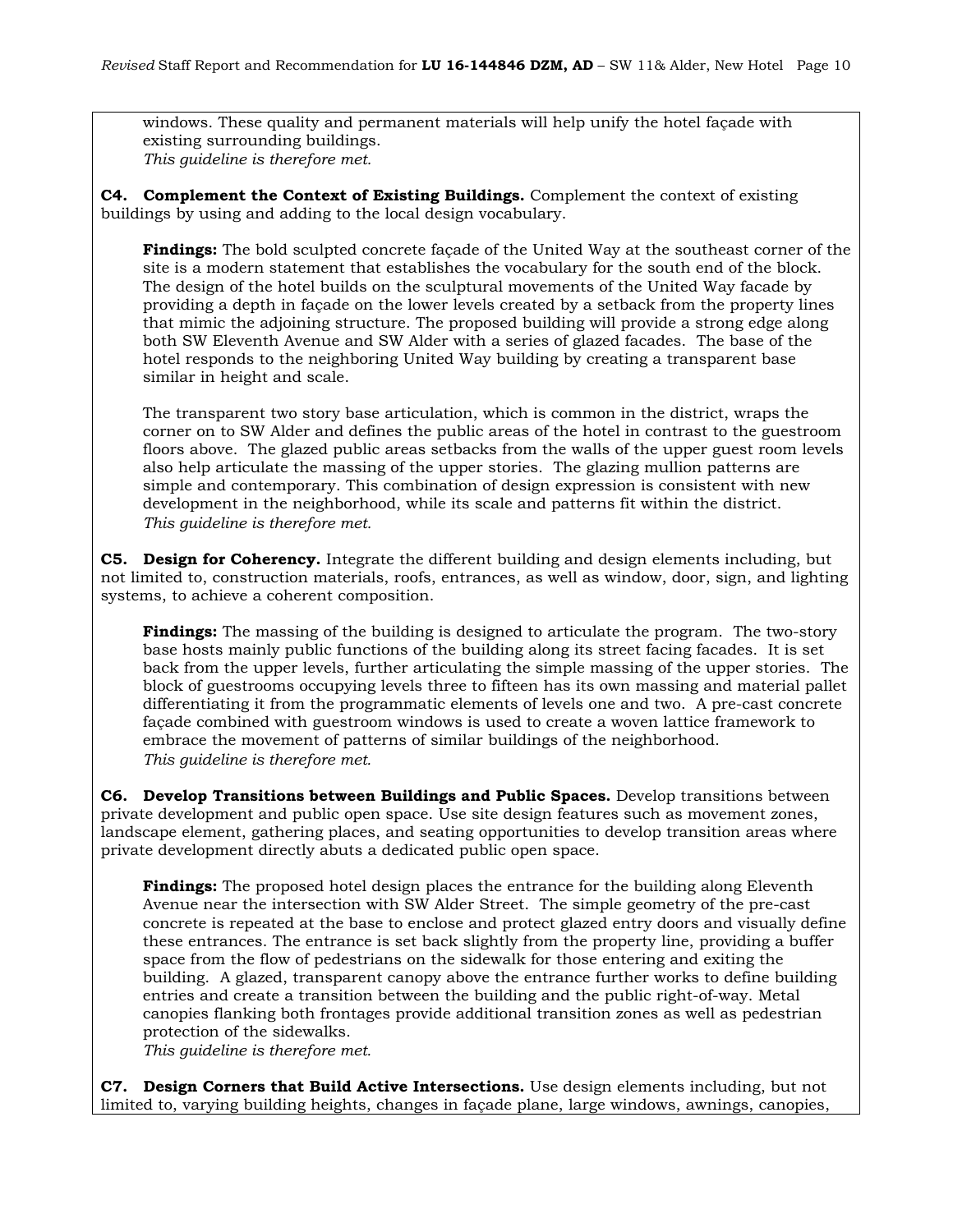marquees, signs and pedestrian entrances to highlight building corners. Locate flexible sidewalklevel retail opportunities at building corners. Locate stairs, elevators, and other upper floor building access points toward the middle of the block.

**Findings:** The proposed scheme places the entrance for the building along Eleventh Avenue near the intersection with SW Alder Street. The entrance is set back from the property line providing a semi-public/semi-private transition zone between the main flow of pedestrians on the sidewalk for those entering and exiting the building. At the base of the building, the corner at Eleventh and Alder has the highest concentration of glazing along the street facades and will be oriented to the streetcar stops just across SW Alder. This will connect hotel guests to the outdoor activities of the intersection, including streetcar movement, food carts, tree lined streets and the environmental conditions of the day. Signs will be added to the building corner to enhance an active intersection, but they will be submitted at a later date. Stairs, upper floor access, staff entry, and service areas have been located near the center of the block on each elevation.

*This guideline is therefore met.*

**C8. Differentiate the Sidewalk-Level of Buildings.** Differentiate the sidewalk-level of the building from the middle and top by using elements including, but not limited to, different exterior materials, awnings, signs, and large windows.

**Findings:** The proposed scheme places the entrance for the building along Eleventh Avenue near the intersection with SW Alder Street and will activate this important pedestrian connector. All active use spaces are arranged to front SW Eleventh and Alder such as the lobby, restaurant, lounge, check in desk, and lobby bar. The first two floors are differentiated from the upper floors via taller floor to floor heights, large areas of glazing, setbacks from the massing of the guestroom block above, and canopies to protect the pedestrian. *This guideline is therefore met.*

**C9. Develop Flexible Sidewalk-Level Spaces.** Develop flexible spaces at the sidewalk-level of buildings to accommodate a variety of active uses.

**Findings:** The proposed scheme places the entrance for the building along Eleventh Avenue near the intersection with Alder Street. The hotel lobby reception run along SW Alder and the lounge and bar run along SW Eleventh Avenue. The hotel's public space program is purposely designed to be flexible to accommodate the needs of the guest throughout the day. Seating groups for those who like to be solitary or socialize are provided throughout the ground floor public spaces. The mix of activities they accommodate will keep these spaces active throughout the day.

*This guideline is therefore met.*

**C10. Integrate Encroachments.** Size and place encroachments in the public right-of-way to visually and physically enhance the pedestrian environment. Locate permitted skybridges toward the middle of the block, and where they will be physically unobtrusive. Design skybridges to be visually level and transparent.

**Findings:** Proposed encroachments include canopies, which enhance the pedestrian environment, and will be designed to meet the standards of the City of Portland, PBOT, and the OSSC.

*This guideline is therefore met.*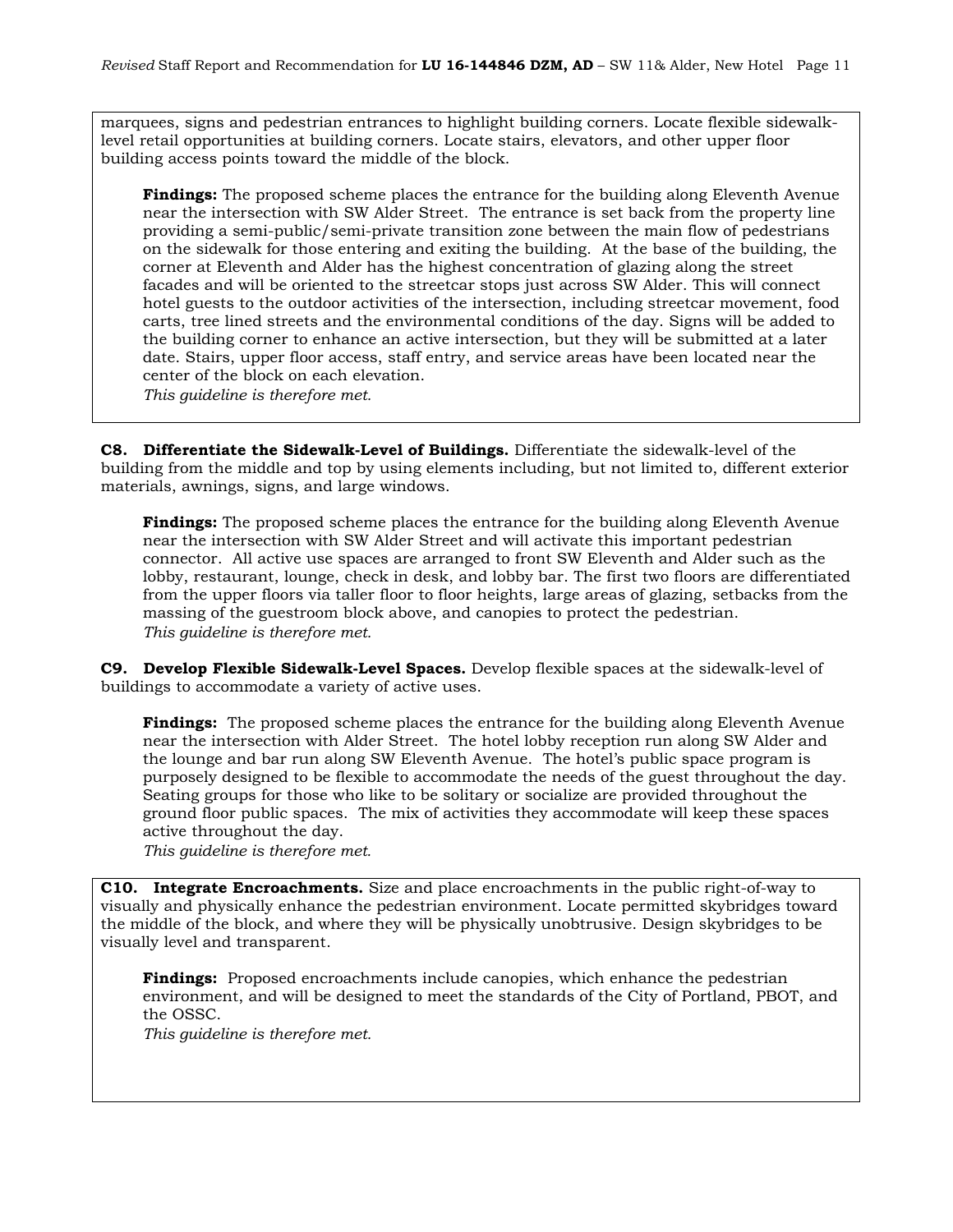**C12. Integrate Exterior Lighting.** Integrate exterior lighting and its staging or structural components with the building's overall design concept. Use exterior lighting to highlight the building's architecture, being sensitive to its impacts on the skyline at night.

**Findings:** Exterior architectural lighting will be used to demarcate entries at street level as shown on Exhibit C.15. and illustrated on Exhibit C.34. In addition to these external entry lights, the interior lighting will be visible through the highly glazed building skin. The applicant advises that the interior lighting will be designed to articulate the rhythm of large area of glazing at levels one and two, enhancing the buildings overall design concept. *This guideline is therefore met.*

**C13. Integrate Signs.** Integrate signs and their associated structural components with the building's overall design concept. Size, place, design, and light signs to not dominate the skyline. Signs should have only a minimal presence in the Portland skyline.

**Findings:** Not applicable. Applicant has advised that signage will be integrated into the design but is not a part of this review. If not exempt, exterior building signage will be a separate design review at a later date. *This guideline is therefore not applicable.*

# **(2) Modifications**

### **33.825.040 Modifications That Will Better Meet Design Review Requirements:**

The review body may consider modification of site-related development standards, including the sign standards of Chapters 32.32 and 32.34 of the Sign Code, as part of the design review process. These modifications are done as part of design review and are not required to go through the adjustment process. Adjustments to use-related development standards (such as floor area ratios, intensity of use, size of the use, number of units, or concentration of uses) are required to go through the adjustment process. Modifications that are denied through design review may be requested as an adjustment through the adjustment process. The review body will approve requested modifications if it finds that the applicant has shown that the following approval criteria are met:

- **A. Better meets design guidelines.** The resulting development will better meet the applicable design guidelines; and
- **B. Purpose of the standard.** On balance, the proposal will be consistent with the purpose of the standard for which a modification is requested.

The following modification is requested:

### **1. Modification of 33.266.310.D Loading Standards, Size of Loading Spaces.**

**Purpose:** A minimum number of loading spaces are required to ensure adequate areas for loading for larger uses and developments. These regulations ensure that the appearance of loading areas will be consistent with that of parking areas. The regulations ensure that access to and from loading facilities will not have a negative effect on the traffic safety or other transportation functions of the abutting right-of-way.

**Findings:** The Loading Standards require two Type A loading spaces. Proposal is to provide one Type A loading space on the property with access via SW Alder, and an Adjustment has been requested for this, see the findings below regarding this adjustment. Additionally, the loading space proposed is slightly smaller than a standard A space, therefore this modification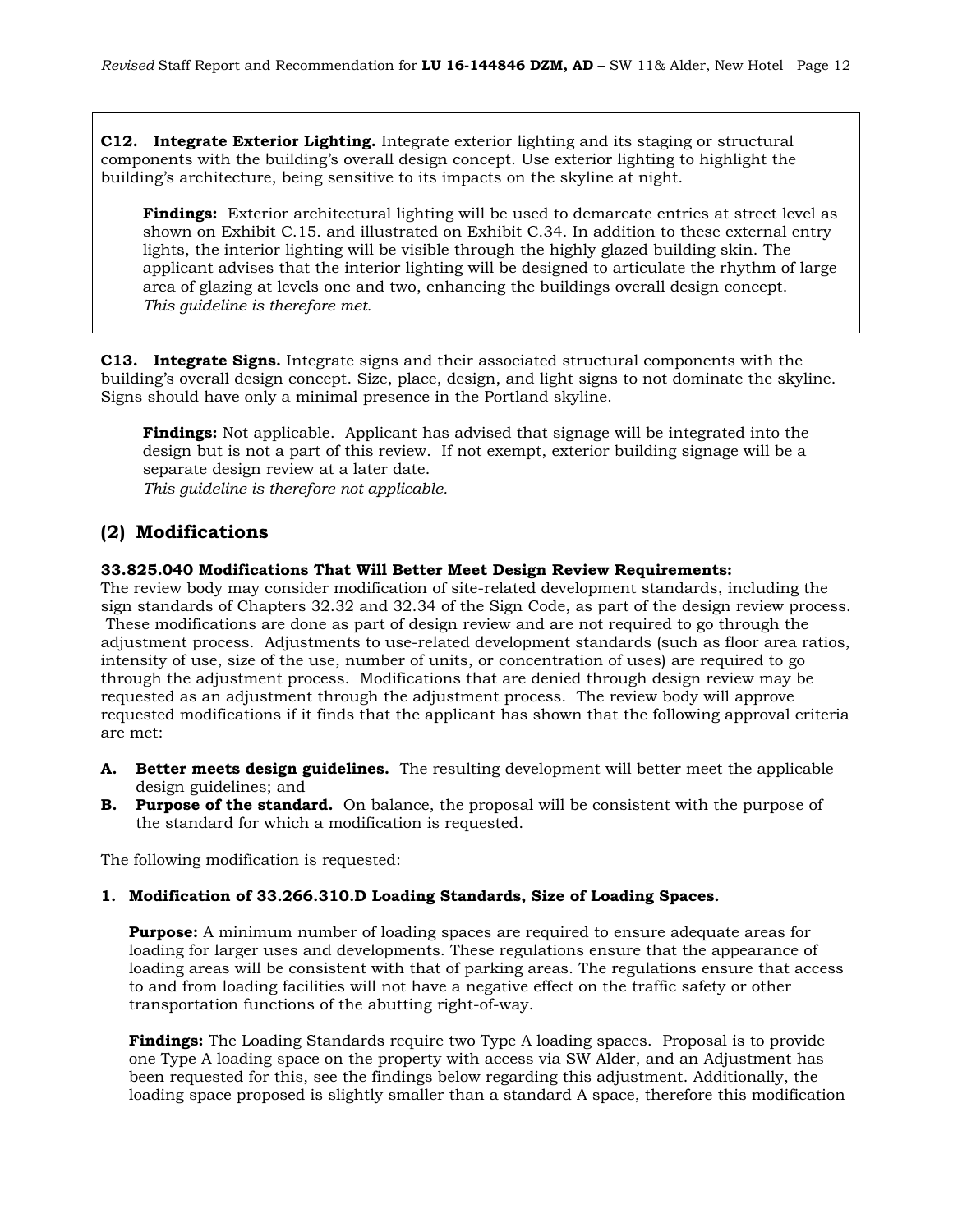is requested to reduce the size of the loading space from 35' long x 10' wide x 13' tall to 35' long x 10' wide x 12' high.

The applicant advised that the project has minimal need for loading spaces as there is no move-in/move out as may be needed in a residential project and there are not extensive food service deliveries. Loading will only be used during garbage/recycle pick-up and deliveries of supplies. Full details on the delivery schedule and comparative buildings can be found in the Hotel Truck Loading Needs Assessment report produced by Kittelson and included in the record. On balance therefore, the proposed configuration better meets guidelines as follows:

**A.** *Better meet design guidelines. The resulting development will better meet the applicable design guidelines.* Minimizing the loading space height to only what is necessary will reduce the visual impact of the loading bay on the façade of the building. This will better meet the following guidelines:

*A8: Contribute to a Vibrant Streetscape.* The active street frontage opportunity afforded by the reduction in loading size will better enhance the streetscape. *C5. Design for Coherency.* The reduced height in loading bay will allow for a more coherent elevation. *Therefore, this criterion is met.*

**B.** *Purpose of the standard. On balance, the proposal will be consistent with the purpose of the standard for which a modification is requested.*

PBOT addressed this criterion which refers to transportation-related issues as follows: As noted in the PBOT response regarding the requested Adjustment, and in relation to the loading analysis performed by the applicant's traffic consultant, observations were made at three other hotels in the downtown area for comparison purposes. Part of the conclusions that were made in relation to the surveillance of the other hotels was that the vast majority of the loading/delivery/service vehicles that were serving the other hotels could easily fit into the proposed 12-ft clearance height space (for the subject hotel). With similar delivery/loading functions expected in association with the proposed hotel, PBOT is supportive of the Modification request to allow a 12-ft clearance height.

As stated in 33.266.310.A above, the purpose of the Loading standards are to 1. Ensure adequate loading areas; 2. Ensure appearance will be consistent with parking areas; and 3. Ensure access to loading areas will not negatively affect the function of the right-of-way.

- 1. Ensure adequate loading areas: The proposed project will not require significant deliveries and one type A size loading space with 12' of clearance will be adequate to receive and store deliveries while awaiting distribution to storage areas within the building.
- 2. Ensure Appearance is consistent with parking areas: The project does not propose to have parking on site. The project intends to visually minimize the appearance of the loading area to better fit into the district.
- 3. Ensure access to loading areas will not negatively affect the function of the right-ofway: Based on the findings of the Hotel Truck Loading Needs Assessment report for the project, the 12' clearance can accommodate the types of trucks that will provide deliveries for the property. There will be no disruption to the right-of-way caused by the modification. *Therefore, this criterion is met.*

*This Modification merits approval.*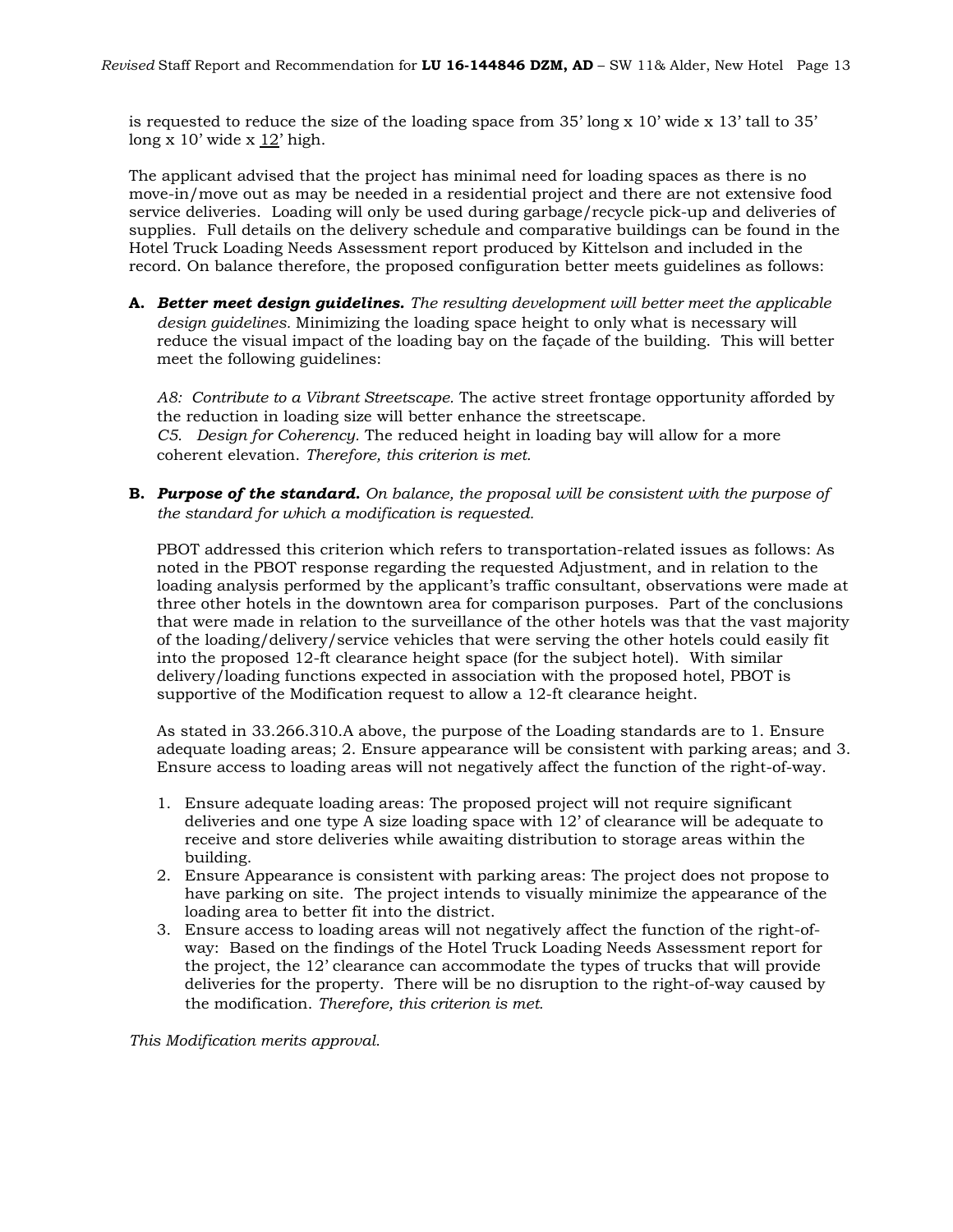### **2. Modification of 33.120.215.C.2, Height, Exceptions to Maximum Height**

**Purpose:** The height standards serve several purposes:

- They promote a reasonable building scale and relationship of one residence to another;
- They promote options for privacy for neighboring properties; and
- They reflect the general building scale of multi-dwelling development in the City's neighborhoods.

**Findings: The standard allows** exceptions to the maximum height for rooftop mechanical equipment, if the equipment and enclosures are set back at least 15 feet from all roof edges on street facing facades and the mechanical equipment covers no more than 10 percent of the roof area, they can extend up to 10 feet above the height limit.

The proposed design is seeking the Modification to Exceptions to Maximum Height for two aspects of the proposed rooftop mechanical enclosure:

- The area of equipment enclosure (10% allowed, requesting 35%); and,
- The setback from roof edge on a street facing facade (15' allowed, requesting 11' setback along 11th avenue facade. Alder street setback is compliant.)

The screen height itself is less than 10' high, and therefore compliant in height.

**A.** *Better meet design guidelines. The resulting development will better meet the applicable design guidelines.* This modification will allow the quarter block roof to accommodate the additional equipment that is required to support an HVAC system for the hotel guest rooms that does not require a through wall louver on the building facade at each guestroom. This allows the facade to be designed without metal louvers maintaining as much building skin as aluminum windows and cast cementitious product as possible, promoting quality and permanence of materials.

*C2: Promote Quality and Permanence in Development.* Use design principles and building materials that promote quality and permanence. *Therefore, this criterion is met.*

**B.** *Purpose of the standard. On balance, the proposal will be consistent with the purpose of the standard for which a modification is requested.* The mechanical screen has been designed to mimic the shape of the parapet and set back from the frontages to allow the disparate mechanical units to blend in with the design of the building. From the street, these screens will support a reasonable building scale and maintain privacy for neighboring properties.

*Therefore, this criterion is met.*

*This Modification merits approval.*

# **(3) Adjustment Requests (33.805)**

### **33.805.010 Purpose**

The regulations of the zoning code are designed to implement the goals and policies of the Comprehensive Plan. These regulations apply citywide, but because of the city's diversity, some sites are difficult to develop in compliance with the regulations. The adjustment review process provides a mechanism by which the regulations in the zoning code may be modified if the proposed development continues to meet the intended purpose of those regulations. Adjustments may also be used when strict application of the zoning code's regulations would preclude all use of a site. Adjustment reviews provide flexibility for unusual situations and allow for alternative ways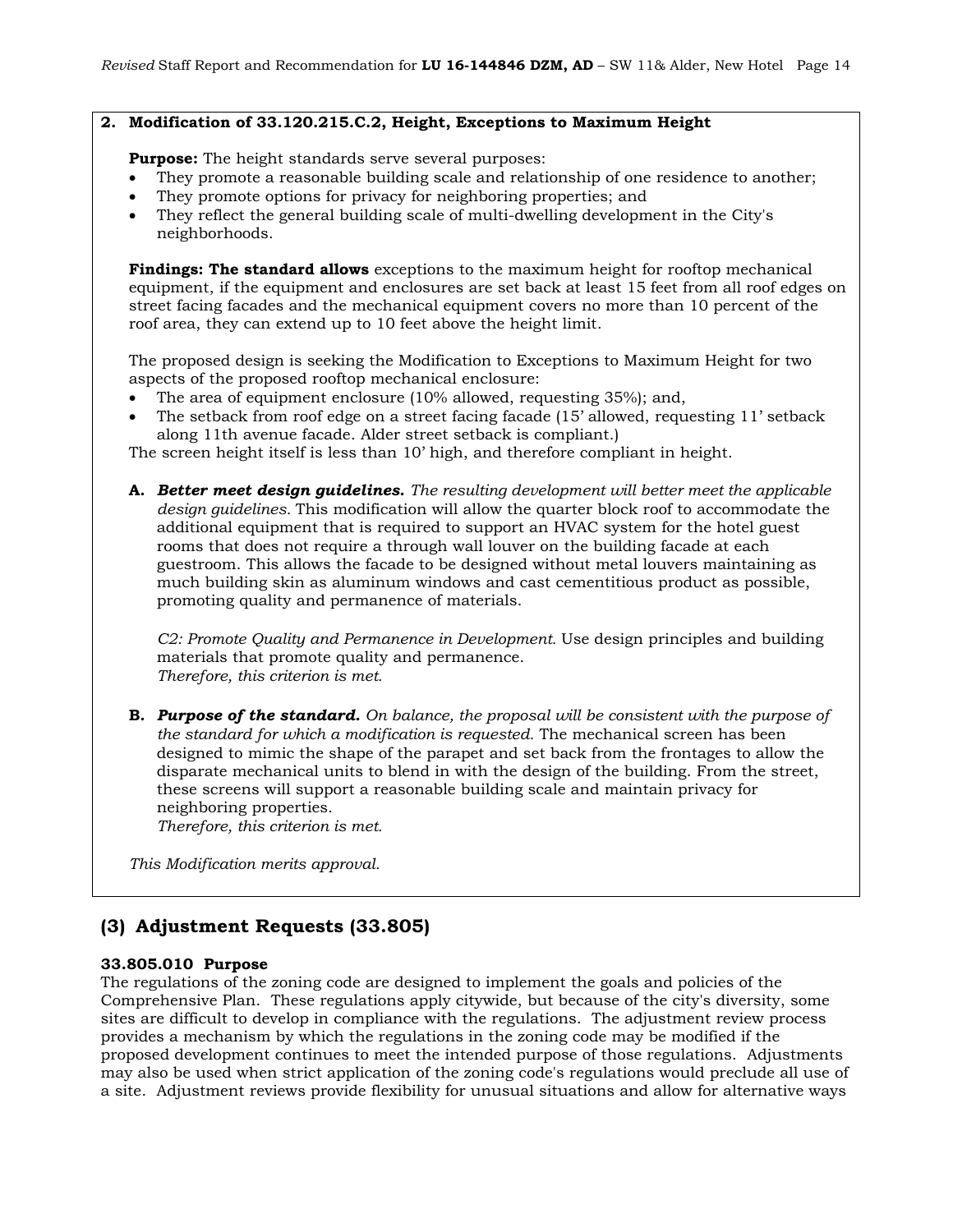to meet the purposes of the code, while allowing the zoning code to continue to provide certainty and rapid processing for land use applications.

### **33.805.040 Approval Criteria**

Adjustment requests will be approved if the review body finds that the applicant has shown that approval criteria A through F have been met.

The following adjustment is requested:

### **Adjustment request: Loading, PZC 33.266.310.A, to reduce the number of required loading stalls from 2 to 1.**

#### **A. Granting the adjustment will equally or better meet the purpose of the regulation to be modified; and**

**Findings:** As stated in 33.266.310.A above, the purpose of the Loading standards are to 1. Ensure adequate loading areas; 2. Ensure appearance will be consistent with parking areas; and 3. Ensure access to loading areas will not negatively affect the function of the right-ofway.

Per the applicant (Exhibit A.11), the use of the proposed building will not require significant deliveries and one type B size loading space will be adequate to receive and store deliveries while awaiting distribution to storage areas within the building. The project does not have parking on site. They intend to visually minimize the appearance of the loading area to better fit into the district. Reducing the number of loading spaces from 2 to 1 will better meet this intent. If the proposed project were to provide 2 spaces the width of loading would be at least 20 feet of the 100-foot SW Alder Street frontage. Without the adjustment, parking in the rightof-way might be reduced. The addition of more loading spaces would also create greater disruption of the pedestrian zone surfaces and street tree placement.

To address the above referenced approval criterion, the applicant submitted a loading demand analysis that was prepared by a professional traffic consultant. The analysis included a survey of three hotels located within the Central City to assess the loading needs and to help in identifying the anticipated loading demand of the proposed hotel and its needs in terms of loading space(s)/sizing. A 72-hour surveillance of each of the comparative hotels was documented by the applicant's traffic consultant. The conclusions reached for the surveyed hotels because of the multiple-day observations were that:

- Each of the hotels received most deliveries through service entrances as well as the main guest lobbies.
- Most loading activities for each hotel were performed on abutting streets streets with high volumes of vehicles.
- Most garbage activities for each hotel were performed on abutting streets.
- Most vehicles performing loading/garbage activities ranged between 17-25 ft in length.
- All the loading vehicles, except one, would have fit within a loading space with a 10-ft high clearance.

Projected deliveries to the proposed hotel are expected to occur on a recurring basis, including those for guest/office supplies, food-beverage, linen/laundry, parcel pick-up, garbage/recycle pick-up. Much of the types of regular deliveries for the services noted above can be scheduled to avoid conflicts with the proposed on-site loading space. These delivery services, as evidenced by the survey conducted, can and are likely to occur along abutting streets. The applicant's proposed one on-site loading space should be sufficient to accommodate the number of anticipated loading activities associated with the proposed hotel. PBOT is supportive of the applicant's request to provide only one loading space on-site.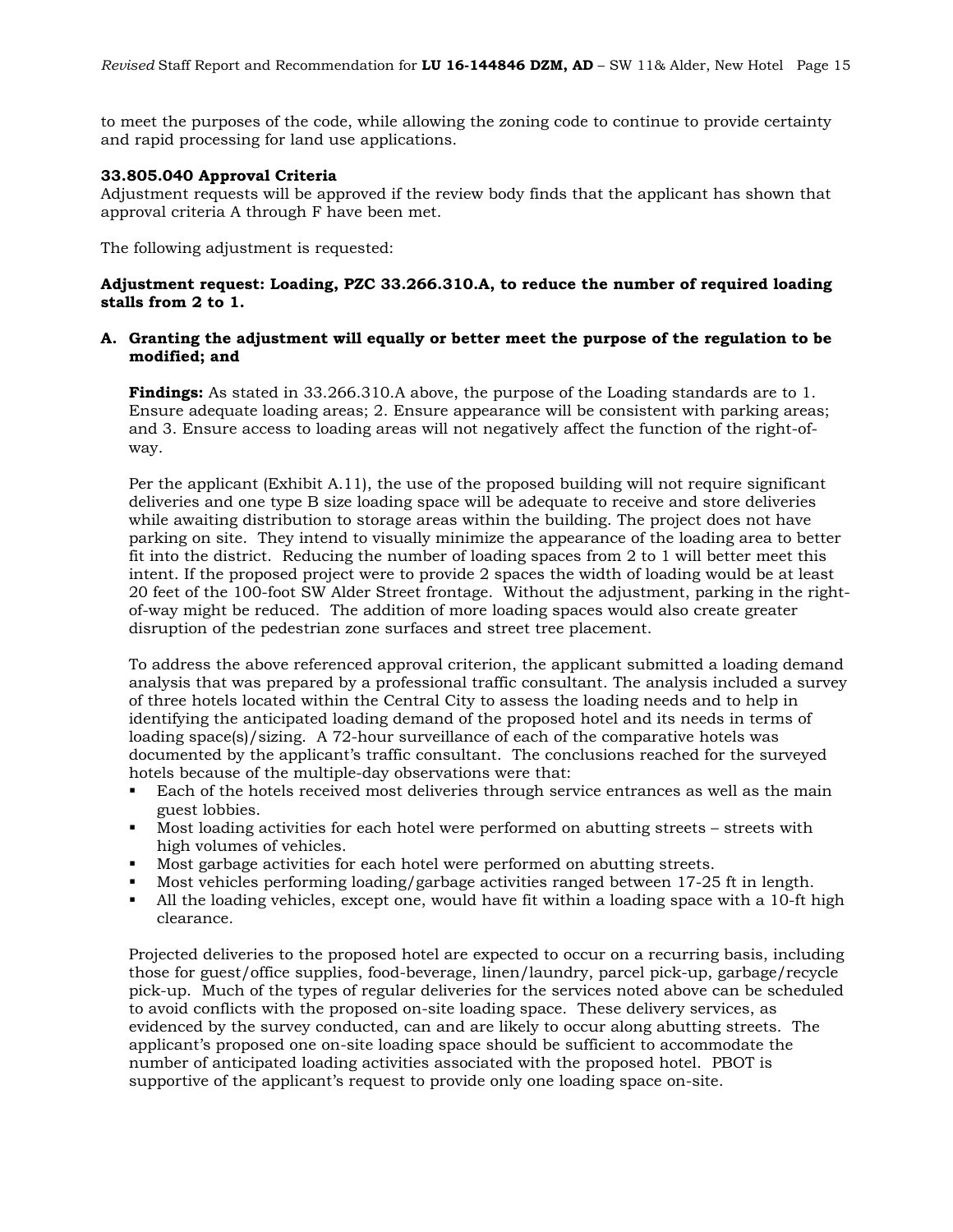*For these stated reasons, the approval criterion is met.*

### **B. If in a residential zone, the proposal will not significantly detract from the livability or appearance of the residential area, or if in an OS C, E, or I zone, the proposal will be consistent with the desired character of the area; and**

**Findings:** The zoning of this site is RX (Central Residential). A reduced loading area will allow for a greater percentage of façade to be active space with ground floor windows that visually connect to the sidewalk space. Active street frontages are a significant characteristic of the West End.

*This criterion is met.* 

### **C. If more than one adjustment is being requested, the cumulative affect of the adjustments results in a project which is still consistent with the overall purpose of the zone.**

**Findings:** This criterion is not applicable as this is the only adjustment being requested. *This criterion does not apply.*

### **D. City-designated scenic resources and historic resources are preserved.**

**Findings:** The proposed adjustment does not impact designated scenic or historic resources. *This criterion does not apply.*

#### **E. Any impacts resulting from the adjustment are mitigated to the extent practical; and**

**Findings:** Two loading bays are not necessary due to the amount of deliveries proposed for this site. Fewer loading bays are more consistent with the character of the district. *This criterion is met.* 

### **F. If in an environmental zone, the proposal has a few significant detrimental environmental impacts on the resource and resource values as is practicable;**

**Findings:** The proposed project is not in an environmental zone. *This criterion does not apply.*

#### **Development Standards**

Unless specifically required in the approval criteria listed above, this proposal does not have to meet the development standards in order to be approved during this review process. The plans submitted for a building or zoning permit must demonstrate that all development standards of Title 33 can be met, or have received an Adjustment or Modification via a land use review prior to the approval of a building or zoning permit.

### **CONCLUSIONS**

The design review process exists to promote the conservation, enhancement, and continued vitality of areas of the City with special scenic, architectural, or cultural value. The design of this new hotel is contextually responsive and yet clearly contemporary. The massing relates to nearby quality buildings and clearly articulates the program, with a pre-cast clad tower containing hotel rooms sitting on a highly glazed two-story base with more public spaces. The simple pre-cast frame expression of the tower contains the inner weave of panels and guestroom windows to create a coherent composition. The two-story base is setback from the property lines, which with canopies along both frontages will offer generous cover for outside seating as well as for passersby, contributing to a vibrant streetscape. The proposed pre-cast cladding and aluminum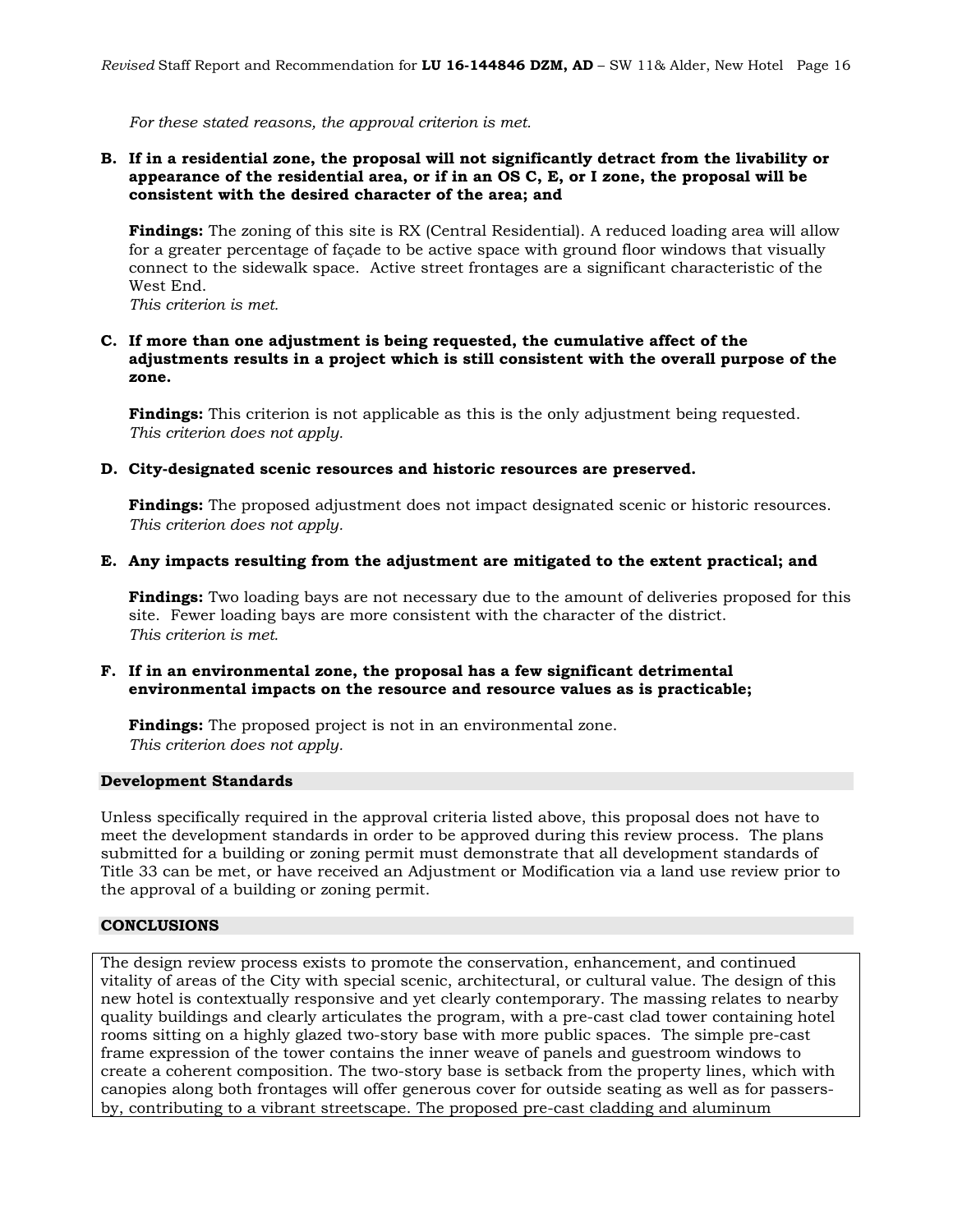storefronts are permanent materials of suitable quality for this Downtown, West End location. The proposal meets the applicable design guidelines and modification criteria and therefore warrants approval.

# **TENTATIVE STAFF RECOMMENDATION**

(May be revised upon receipt of new information at any time to the Design Commission decision)

**Approval** of *Design Review* for a new quarter-block, 15-story, 220 room hotel building with ground level restaurant, located in the West End Subarea of the Central City Plan District, Downtown Subdistrict, located on the eastern half of the block bordered by SW Morrison Street, SW 11th Avenue, SW Alder Street, and SW 12<sup>th</sup> Avenue. The proposed building will replace the 3-story, quarter-block structure (office) on the northeastern part of the block, while the 3-story, quarterblock structure (office) on the southeastern part of the block will remain.

**Approval** of *Modification #1,* Loading Standards (PZC 33.266.310.D), To reduce the size of the loading space from 35' long x 10' wide x 13' tall to 35' long x 10' wide x 12' high.

**Approval** of *Modification #2,* Exceptions to Maximum Height (PZC 33.120.215.C.2), To increase the area of the rooftop mechanical enclosure allowance from 10% to 35%, and to reduce the setback from the roof edge on a street facing façade from15' to 11'.

**Approval** of *Adjustment* to loading standards (PZC 33.266.310.D), to reduce the number of loading spaces from 2 to 1.

===================================

**Procedural Information.** The application for this land use review was submitted on April 4, 2016, and was determined to be complete on **May 17, 2016**.

*Zoning Code Section 33.700.080* states that Land Use Review applications are reviewed under the regulations in effect at the time the application was submitted, provided that the application is complete at the time of submittal, or complete within 180 days. Therefore this application was reviewed against the Zoning Code in effect on **April 4, 2016**.

*ORS 227.178* states the City must issue a final decision on Land Use Review applications within 120-days of the application being deemed complete. The 120-day review period may be waived or extended at the request of the applicant. In this case, the applicant waived the 120-day review period as stated with Exhibit A.2. Unless further extended by the applicant, **the 120 days will expire on: August 5, 2017.**

### **Some of the information contained in this report was provided by the applicant.**

As required by Section 33.800.060 of the Portland Zoning Code, the burden of proof is on the applicant to show that the approval criteria are met. The Bureau of Development Services has independently reviewed the information submitted by the applicant and has included this information only where the Bureau of Development Services has determined the information satisfactorily demonstrates compliance with the applicable approval criteria. This report is the recommendation of the Bureau of Development Services with input from other City and public agencies.

**Conditions of Approval.** If approved, this project may be subject to a number of specific conditions, listed above. Compliance with the applicable conditions of approval must be documented in all related permit applications. Plans and drawings submitted during the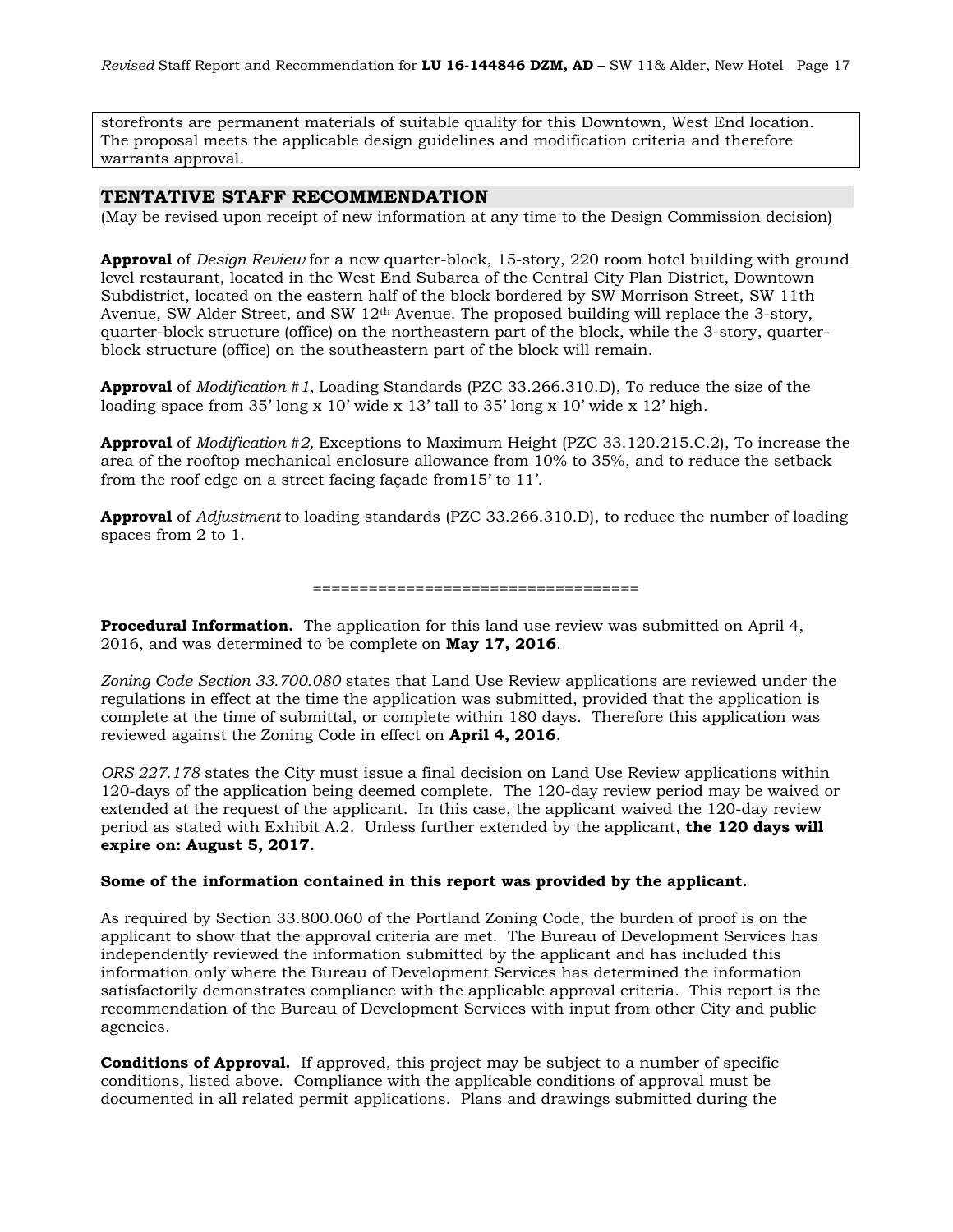permitting process must illustrate how applicable conditions of approval are met. Any project elements that are specifically required by conditions of approval must be shown on the plans, and labeled as such.

These conditions of approval run with the land, unless modified by future land use reviews. As used in the conditions, the term "applicant" includes the applicant for this land use review, any person undertaking development pursuant to this land use review, the proprietor of the use or development approved by this land use review, and the current owner and future owners of the property subject to this land use review.

**This report is not a decision. The review body for this proposal is the Design Commission who will make the decision on this case.** This report is a recommendation to the Design Commission by the Bureau of Development Services. The review body may adopt, modify, or reject this recommendation. The Design Commission will make a decision about this proposal at the hearing or will grant a continuance. Your comments to the Design Commission can be mailed c/o the Design Commission, 1900 SW Fourth Ave., Suite 5000, Portland, OR 97201 or faxed to 503-823-5630.

You will receive mailed notice of the decision if you write a letter received before the hearing or testify at the hearing, or if you are the property owner or applicant. This Staff Report will be posted on the Bureau of Development Services website. Look at [www.portlandonline.com.](http://www.portlandonline.com/) On the left side of the page use the search box to find Development Services, then click on the Zoning/Land Use section, select Notices and Hearings. Land use review notices are listed by the District Coalition shown at the beginning of this document. You may review the file on this case at the Development Services Building at 1900 SW Fourth Ave., Suite 5000, Portland, OR 97201.

**Appeal of the decision**: The decision of the Design Commission may be appealed to City Council, who will hold a public hearing. If you or anyone else appeals the decision of the Design Commission, City Council will hold an evidentiary hearing, one in which new evidence can be submitted to them. Upon submission of their application, the applicant for this land use review chose to waive the 120-day time frame in which the City must render a decision. This additional time allows for any appeal of this proposal to be held as an evidentiary hearing.

**Who can appeal**: You may appeal the decision only if you write a letter which is received before the close of the record on hearing or if you testify at the hearing, or if you are the property owner or applicant. Appeals must be filed within 14 days of the decision. **An appeal fee of \$5,000.00 will be charged (one-half of the BDS application fee, up to a maximum of \$5,000.00).**

**Appeal Fee Waivers:** Neighborhood associations recognized by the Office of Neighborhood Involvement may qualify for a waiver of the appeal fee provided that the association has standing to appeal. The appeal must contain the signature of the Chair person or other person authorized by the association, confirming the vote to appeal was done in accordance with the organization's bylaws.

Neighborhood associations, who wish to qualify for a fee waiver, must complete the Type III Appeal Fee Waiver Request for Organizations Form and submit it prior to the appeal deadline. The Type III Appeal Fee Waiver Request for Organizations Form contains instructions on how to apply for a fee waiver, including the required vote to appeal.

### **Recording the final decision.**

If this Land Use Review is approved the final decision must be recorded with the Multnomah County Recorder. A few days prior to the last day to appeal, the City will mail instructions to the applicant for recording the documents associated with their final land use decision.

• A building or zoning permit will be issued only after the final decision is recorded.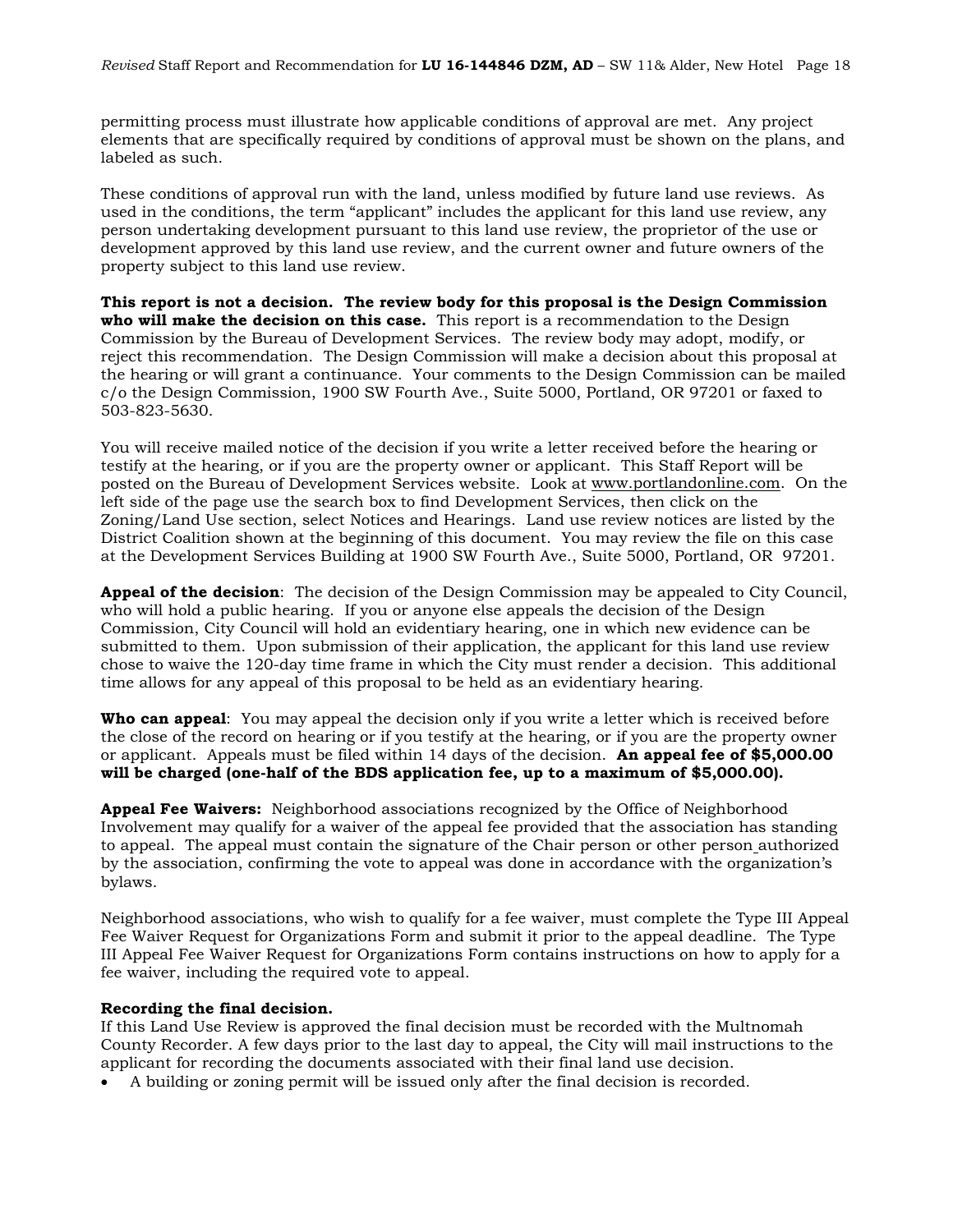The applicant, builder, or a representative may record the final decision as follows:

- By Mail: Send the two recording sheets (sent in separate mailing) and the final Land Use Review decision with a check made payable to the Multnomah County Recorder to: Multnomah County Recorder, P.O. Box 5007, Portland OR 97208. The recording fee is identified on the recording sheet. Please include a self-addressed, stamped envelope.
- In Person: Bring the two recording sheets (sent in separate mailing) and the final Land Use Review decision with a check made payable to the Multnomah County Recorder to the County Recorder's office located at 501 SE Hawthorne Boulevard, #158, Portland OR 97214. The recording fee is identified on the recording sheet.

For further information on recording, please call the County Recorder at 503-988-3034 For further information on your recording documents please call the Bureau of Development Services Land Use Services Division at 503-823-0625.

**Expiration of this approval.** An approval expires three years from the date the final decision is rendered unless a building permit has been issued, or the approved activity has begun.

Where a site has received approval for multiple developments, and a building permit is not issued for all of the approved development within three years of the date of the final decision, a new land use review will be required before a permit will be issued for the remaining development, subject to the Zoning Code in effect at that time.

Zone Change and Comprehensive Plan Map Amendment approvals do not expire.

**Applying for your permits**. A building permit, occupancy permit, or development permit may be required before carrying out an approved project. At the time they apply for a permit, permittees must demonstrate compliance with:

- All conditions imposed herein;
- All applicable development standards, unless specifically exempted as part of this land use review;
- All requirements of the building code; and
- All provisions of the Municipal Code of the City of Portland, and all other applicable ordinances, provisions and regulations of the City.

Planner's Name: Grace Jeffreys Date: January 13, 2016

### **EXHIBITS** - NOT ATTACHED UNLESS INDICATED

- A. Applicant's Statement:
	- 1. Initial application, narratives, drawings, cutsheets, stormwater report,4/4/16
	- 2. 120-day waiver, 4/11/16
	- 3. Loading Demand Analysis, 5/3/16
	- 4. FAR strategy, 5/16/16
	- 5. Revised narratives, drawings, cutsheets, stormwater report, loading analysis, 5/17/16
	- 6. New design, digital set, 7/22/16
	- 7. Revised narratives, drawings, cutsheets, stormwater report, loading analysis, 7/29/16
	- 8. Email with suggested FAR language for SR, 8/3/16
	- 9. Signed Acknowledgement of the draft convents, 8/11/16
	- 10. Revised design, digital set, 9/2/16
	- 11. Revised narratives, drawings, cutsheets, stormwater report, loading analysis , 9/9/16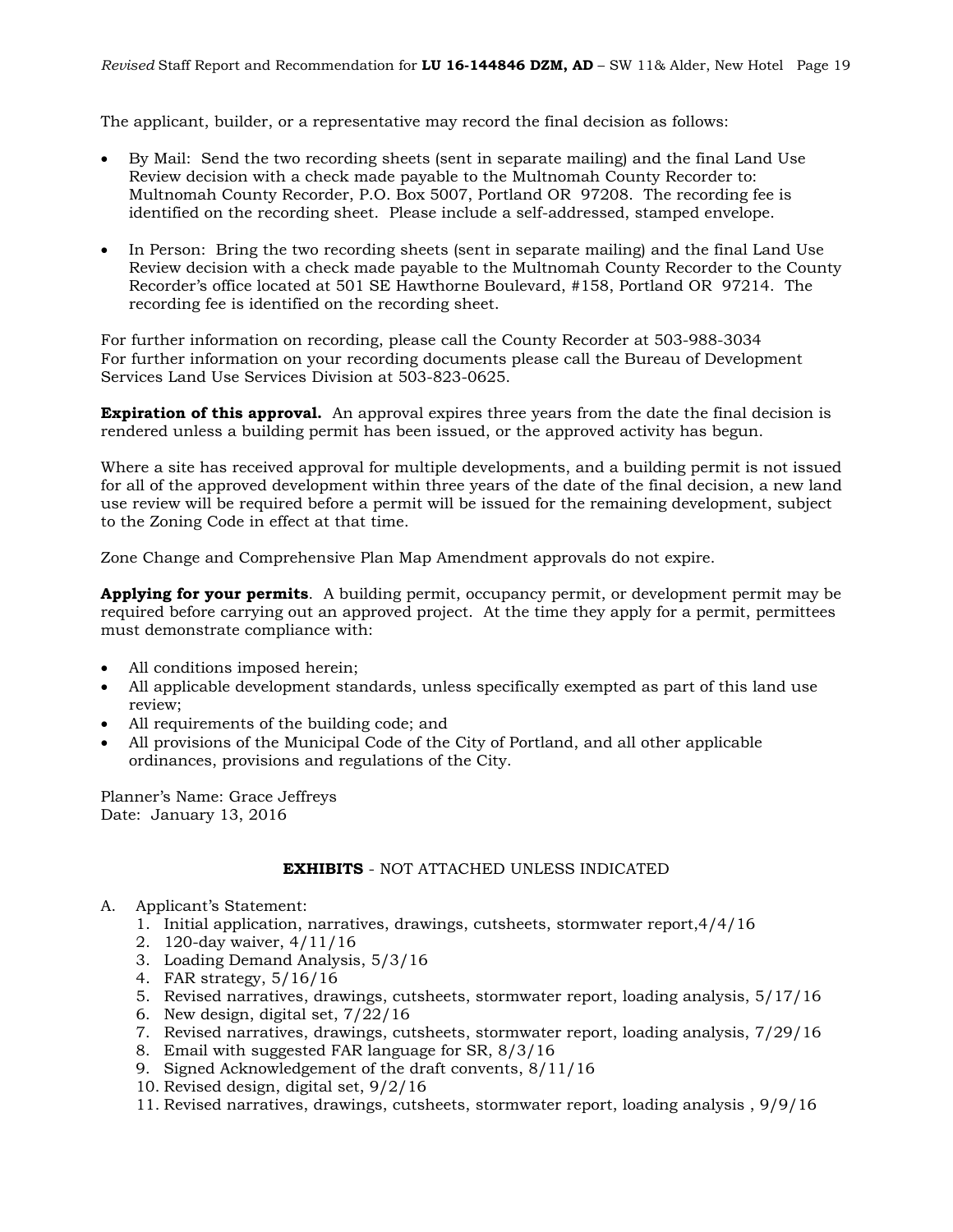- B. Zoning Map (attached):
	- 1. Zoning Map
- C. Plans & Drawings:
	- 1. Cover
	- 2. Contents
	- 3. Aerial
	- 4. Site Photos
	- 5. Context
	- 6. through 10. Narrative
	- 11. Three Block Study
	- 12. Site Plan
	- 13. Site Stormwater/Utility Plan
	- 14. FAR Diagrams
	- 15. Lighting Plan
	- 16. Floor Plan Level 1
	- 17. Floor Plan Level 2
	- 18. Floor Plan Level 3
	- 19. Floor Plan Levels 4-15
	- 20. Roof Plan
	- 21. East Elevation
	- 22. North Elevation
	- 23. West and South Elevations
	- 24. through 31. Enlarged Elevation and Sections
	- 32. Street Level Perspective from SE
	- 33. Street Level Perspective from NE
	- 34. Night Perspective from SE
	- 35. Landscape Courtyard Plan
	- 36. Landscape Level 1 Plan
	- 37. Ground Floor Active Use Plan
	- 38. Ground Floor Windows
	- 39. Building Section
	- 40. Bike Parking Level 3
	- 41. Materials
	- 42. through 49. Details
	- 50. Ecoroof Planting Plan
	- 51. Ecoroof Drainage Plan
	- 52. Ecoroof  $O + M$  Plan
	- 53. Ecoroof Details
	- 54. Ecoroof Irrigation Details
	- 55. East Elevation
	- 56. North Elevation
	- 57. West Elevation
	- 58. South Elevation
- D. Notification information:
	- 1. Request for response
	- 2. Posting letter sent to applicant
	- 3. Notice to be posted
	- 4. Applicant's statement certifying posting
	- 5. Mailing list
	- 6. Mailed notice
	- 7. Revised Notice to be posted
	- 8. Revised Applicant's statement certifying posting
	- 9. Revised Mailing list
	- 10. Revised Mailed notice
- E. Agency Responses: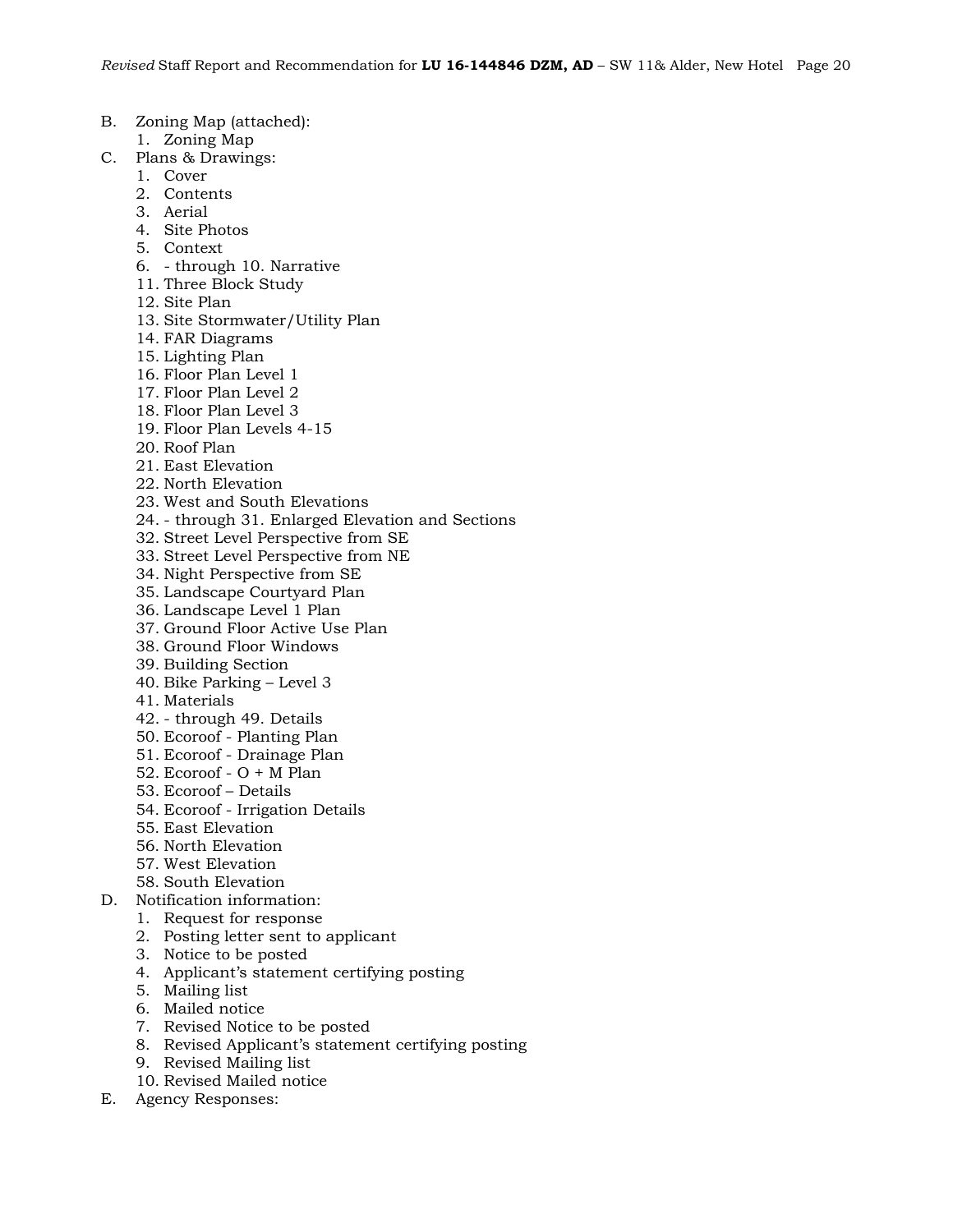- 1. Site Development Review Section of Bureau of Development Services
- 2. Fire Bureau
- 3. Water Bureau
- 4. Life Safety Review Section of Bureau of Development Services
- 5. Bureau of Parks, Forestry Division
- 6. Bureau of Transportation Engineering and Development Review
- 7a. Bureau of Environmental Services
- 7b. Bureau of Environmental Services, FAR Letter of certification
- 7c. Bureau of Environmental Services, Revised FAR Letter of certification
- F. Letters:
	- 1. Jim Mark, September 13, 2016, wrote in support of proposal.
- G. Other:
	- 1. Original LUR Application
	- 2. Pre-Application Conference notes, EA 15-210283 PC, 10/2/15
	- 3. Pre-Application Conference LU addendum, EA 15-210283 PC, 10/20/15
	- 4. Early Assistance Meeting notes, EA 15-192716, 8/26/15
	- 5. Conditional Use Approval, LU 15-259364 CU, 2/16/16
	- 6. Site Images
	- 7. Request for Completeness with BES & PBOT responses, 4/11/16
	- 8. Incomplete letter, 4/25/16
	- 9. Completeness request, 5/17/16
	- 10. Applicant time extension request, email chain, 6/13/16
	- 11. Hearing date change to allow public notice for substantial design changes, 8/4/16
	- 12. Signed acknowledgement of draft covenants, 8/11/16
- H. After first Hearing:
	- 1. Staff Report for first hearing, 9/23/16
	- 2. Staff Memo for first hearing, 9/23/16
	- 3. Staff Presentation, 10/13/16
	- 4. Staff Notes from first haring, 10/13/16
	- 5. Applicant request to move hearing date, 11/1/16

**The Bureau of Development Services is committed to providing equal access to information and hearings. Please notify us no less than five business days prior to the event if you need special accommodations. Call 503-823- 7300 (TTY 503-823-6868).**